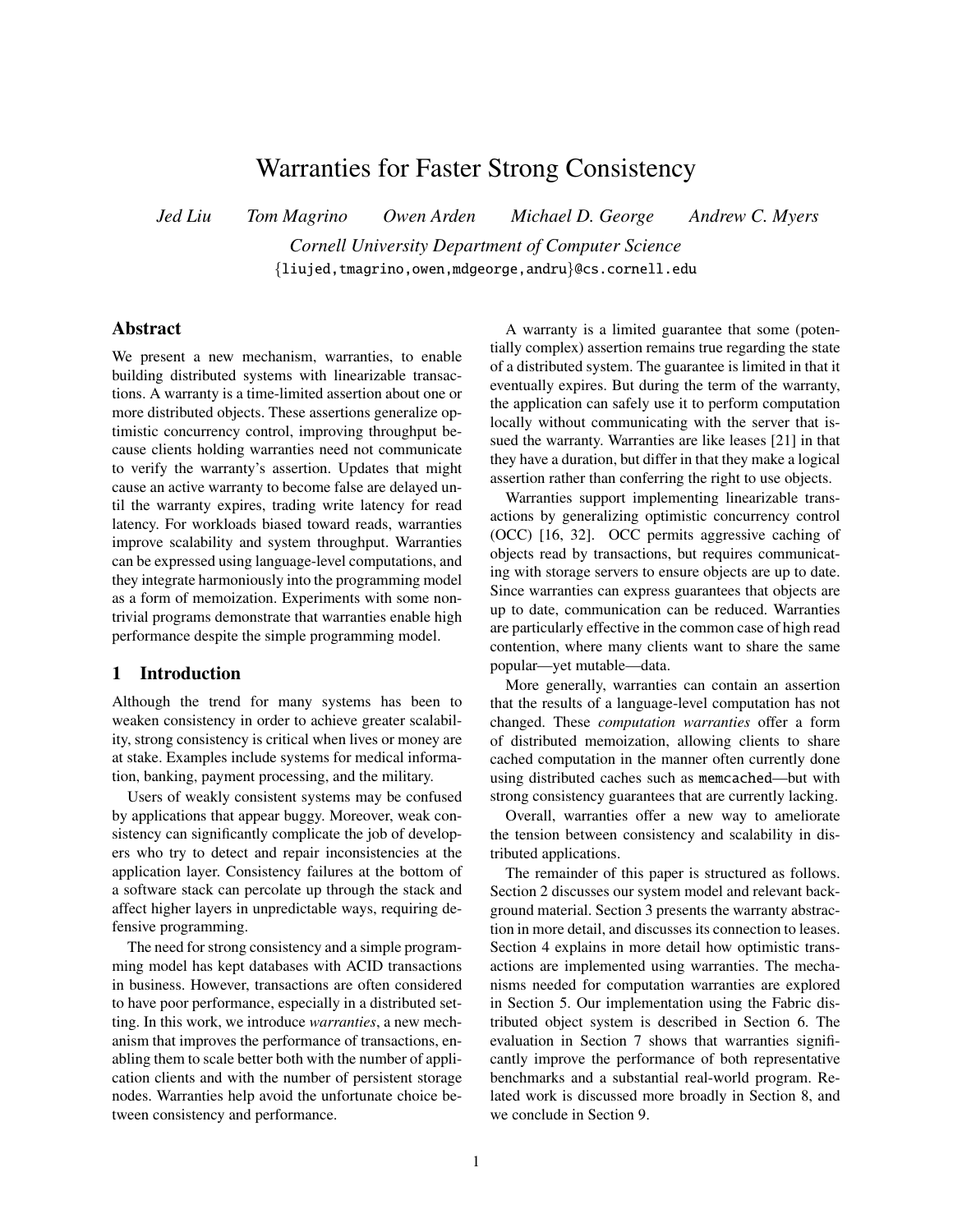# <span id="page-1-0"></span>2 Background and system model

We assume a distributed system in which each node serves one of two main roles: *client nodes* perform computations locally using persistent data from elsewhere, and *persistent storage nodes* (*stores*) store the persistent data. Client nodes obtain copies of persistent data from stores, perform computations, and send updates to the persistent data back to the stores. For example, the lower two tiers of the traditional three-tier web application match this description: application servers are the clients and database servers are the stores.

Our goal is a simple programming model for application programmers, offering strong consistency so they do not need to reason about inconsistent or out-of-date state. In particular, we want linearizability [\[25\]](#page-13-3), so each committed transaction acts as though it executes atomically and in logical isolation from the rest of the system. Linearizability strengthens serializability [\[42,](#page-14-0) [8\]](#page-12-1) to offer external consistency.

A partially successful attempt at such a programming model is the Java Persistence API (JPA) [\[12\]](#page-12-2), which provides an object–relational mapping (ORM) that translates accesses to language-level objects into accesses to underlying database rows. JPA implementations such as Hibernate [\[27\]](#page-13-4) and EclipseLink [\[15\]](#page-13-5) are widely used to build web applications. However, we want to improve on both the consistency and performance of JPA.

We assume that the working set of both clients and stores fits in the node's memory. This assumption is reasonable for many applications, though not for large-scale data analytics applications, which we do not target.

In a distributed transaction system using OCC (e.g., Thor [\[37\]](#page-13-6)) clients fetch and then cache persistent objects across transactions. Optimistic caching allows client transactions to largely avoid talking to stores until commit time, unlike with pessimistic locking. The system is faster because persistent data is replicated at the memories of potentially many client nodes. However, care must be taken to avoid inconsistency among the cached copies.

Because of its performance advantages, optimism has become increasingly popular for JPA applications, where the best performance is usually achieved through an "optimistic locking" mode that appears to provide strong consistency in some but not all implementations of JPA.<sup>[1](#page-1-2)</sup>

To provide strong consistency, OCC logs reads and writes to objects. As part of committing the transaction, clients send the transaction log to stores involved in the transaction. The stores then check that the state of each object read matches that in the store (typically by checking version numbers), and then perform updates.

To scale up a distributed computing system of this sort, it is important to be able to add storage nodes across which persistent data and client requests can be distributed. As long as a given client transaction accesses data at just one store, and load is balanced across the stores, the system scales well: each transaction can be committed with just one round trip between the client and the accessed store.

In general, however, transactions access information located at multiple stores. For example, consider a web shopping application. A transaction that updates the user's shopping cart may still need to read information shared among many users of the system, such as details of the item purchased.

Accessing multiple stores hurts scalability. To commit such a transaction serializably, it must be known at commit time that all objects read during the transaction were up to date. A two-phase commit (2PC) is used to ensure this is the case. In the first phase (the prepare phase), each store checks that the transaction can be committed and if so, readies the updates to be committed; it then reports to the coordinator whether the transaction is serializable. If the transaction can be committed at every store, all stores are told to commit in the commit phase. Otherwise, the transaction is aborted and its effects are rolled back.

If popular, persistent data is accessed by many clients, the read contention between clients interferes with scalability. Each client committing a transaction must execute a prepare phase at the store of that data. The work done by the prepare phase consists of *write prepares* done on objects that have been updated by the transaction, and *read prepares* on objects that have been read. In both cases, the object is checked to ensure that the version used was up to date.

Read prepares can make the nodes storing popular objects into bottlenecks even when those objects are rarely updated. This is a fundamental limit on scalability of OCC, so a key benefit of warranties is addressing this performance bottleneck. An alternative strategy would be to replicate popular objects across multiple nodes, but keeping replicas in agreement is very costly.

# <span id="page-1-1"></span>3 The warranty abstraction

A warranty is a time-limited assertion about the state of the system: it is guaranteed to remain true for some fixed period of time. Warranties improve scalability for two reasons: first, because they reduce or eliminate the work needed for read prepares; second, more generally, they enable the distributed caching of computations and enforce a more semantic notion of consistency.

Because warranties make guarantees about the state of the system, they allow transactions to be committed without preparing reads against the objects covered by

<span id="page-1-2"></span><sup>&</sup>lt;sup>1</sup>The term "optimistic locking" is misleading; locking occurs only during transaction commit. The JPA 2 specification appears to guarantee that objects *written* by a transaction are up to date—but, unfortunately, not the objects *read* unless explicitly locked. Implementations differ in interpretation.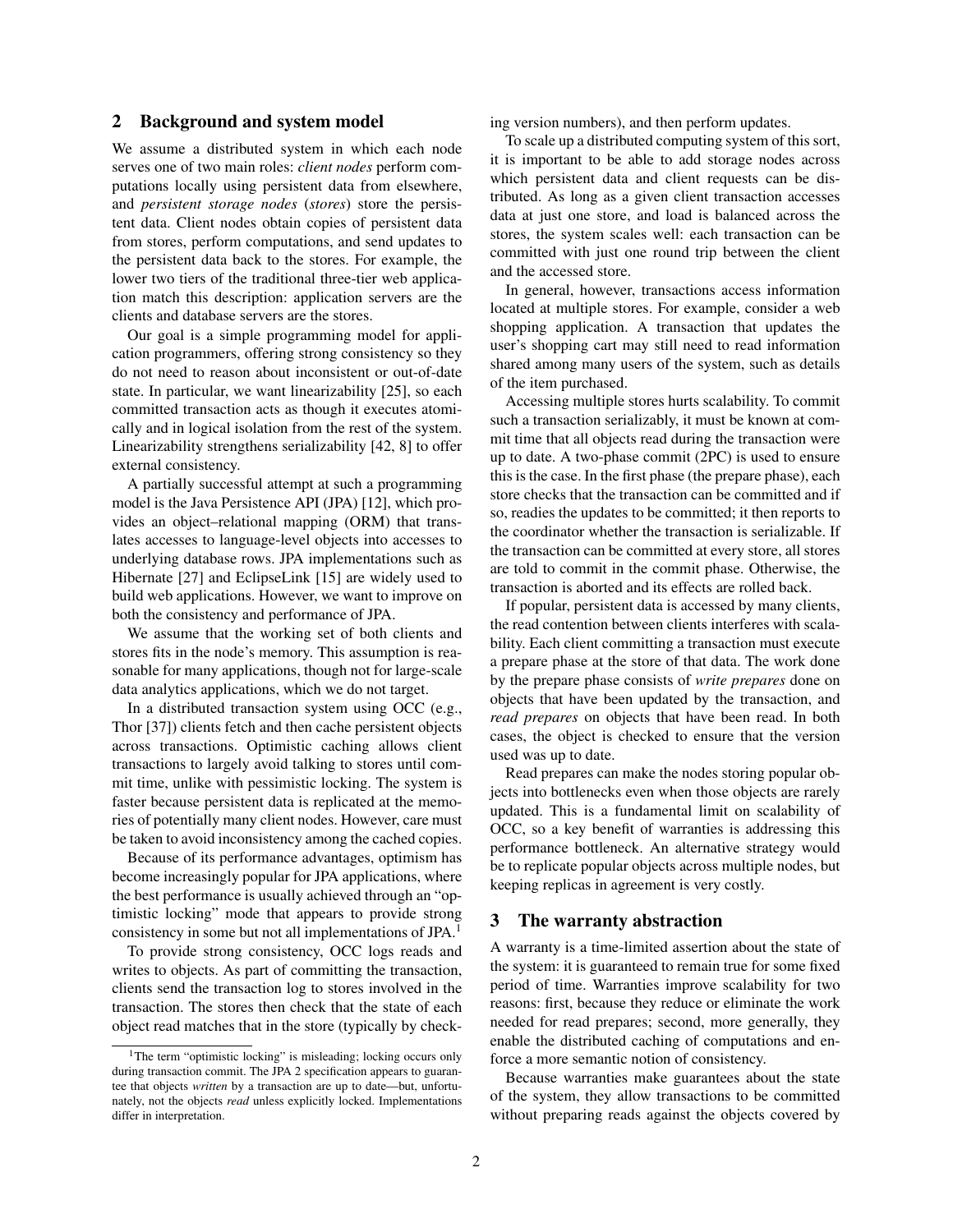warranties. When all reads to a store involved in a transaction are covered by warranties, that store need not be contacted. Consequently, two-phase commit can be reduced to a one-phase commit in which the prepare and commit phases are consolidated, or even to a zero-phase commit in which no store need be contacted. The result is significantly improved performance and scalability.

In this section, we give a more detailed overview of how warranties work.

- Simple *state warranties* generalize OCC (§[3.1\)](#page-2-0) and also, to some extent, leases (§[3.2\)](#page-2-1).
- Updates to the system are prevented from invalidating warranties (§[3.3\)](#page-2-2), with implications for perfor-mance (§[3.4\)](#page-2-3).
- Warranty assertions can be expressive, enabling distributed caching of computed results (§[3.5\)](#page-3-0).
- Warranties are requested by clients (§[3.6\)](#page-3-1) and generated on demand by stores (§[3.7\)](#page-4-0).
- Warranties are distributed throughout the system to clients that need them (§[3.9\)](#page-5-0).
- The term of warranties can be set automatically, based on run-time measurements (§[3.8\)](#page-4-1).

#### <span id="page-2-0"></span>3.1 State warranties

The simplest form of warranty is a *state warranty*, an assertion that the concrete state of an object has a particular value. A warranty is guaranteed to be true (*active*) during the warranty's *term*. At the end of its term, the warranty *expires* and is no longer guaranteed to be true.

For example, a state warranty for an object representing a bank account might be  $\Delta s$ sert = {name = "John Doe",  $bal = $20,345$ ,  $exp = 1364412767.1$ . Here, the field assert specifies the state of the object, and the field exp is the time that the warranty expires.

A warranty is issued by a store, and times appearing in the warranties are measured by the clock of the store that issued the warranty. We assume that clocks at nodes are loosely synchronized; well-known methods exist to accomplish this [\[40\]](#page-14-1).

If a warranty expires before the transaction commits, the warranty may continue to be *valid*, meaning that the assertion it contains is still true even though clients cannot rely on its remaining true. Clients can, however, still use the warranty optimistically and check at commit time that the warranty remains valid.

As can be seen, state warranties generalize optimistic concurrency control. Ordinary OCC equates to always receiving a zero-length warranty for the state of the object read, and using that expired warranty optimistically.

# <span id="page-2-1"></span>3.2 Warranties vs. leases

Leases [\[21\]](#page-13-0) have been used in many systems (e.g., [\[51,](#page-14-2) [2\]](#page-12-3)) to improve performance. Warranties exploit the key insight of leases that time-limited guarantees increase scalability by reducing coordination overhead. As defined originally by Gray and Cheriton, leases confer time-limited *rights* to access objects in certain ways, and must be held by clients in order to perform the corresponding access. Conversely, warranties are time-limited *assertions* about what is *true* in the distributed system, and are not, therefore, held by any particular set of nodes. Unlike with leases, an expired warranty may be used to access an object optimistically. Gray does sketch in his dissertation [\[20\]](#page-13-7) how read leases might be integrated into an optimistic transaction processing system, but we are not aware of any detailed design or implementation.

Leases and warranties do partly overlap. Since *read leases* on objects effectively prevent modifying object state, they must enforce assertions regarding the state of that data. Therefore, state warranties can be viewed as read leases that are given to many clients and that cannot be relinquished by those clients.

However, we see a fundamental difference between these two perspectives. The value of the warranty (assertion) perspective is that state warranties naturally generalize to expressive assertions over state—in particular, warranties that specify the results of application-defined computations over the state of potentially many objects.

# <span id="page-2-2"></span>3.3 Defending warranties

Transactions may try to perform updates that affect objects on which active warranties have been issued. Updates cannot invalidate active warranties without potentially violating transactional isolation for clients using those warranties. Therefore, stores must defend warranties against invalidating updates, a process that has no analogue in OCC.

A warranty can be defended against an invalidating update transaction in two ways: the transaction can either be rejected or delayed. If rejected, the transaction will abort and the client must retry it. If delayed, the updating transaction waits until it can be safely serialized. Rejecting the transaction does not solve the underlying problem of warranty invalidation, so delaying is typically the better strategy if the goal is to commit the update. To prevent write starvation, the store stops issuing new warranties until after the commit. The update also shortens the term of subsequent warranties.

#### <span id="page-2-3"></span>3.4 Performance tradeoffs

Using warranties improves read performance for objects on which warranties are issued, but delays writes to these objects. Such a tradeoff appears to be an unavoidable with strong consistency. For example, in conventional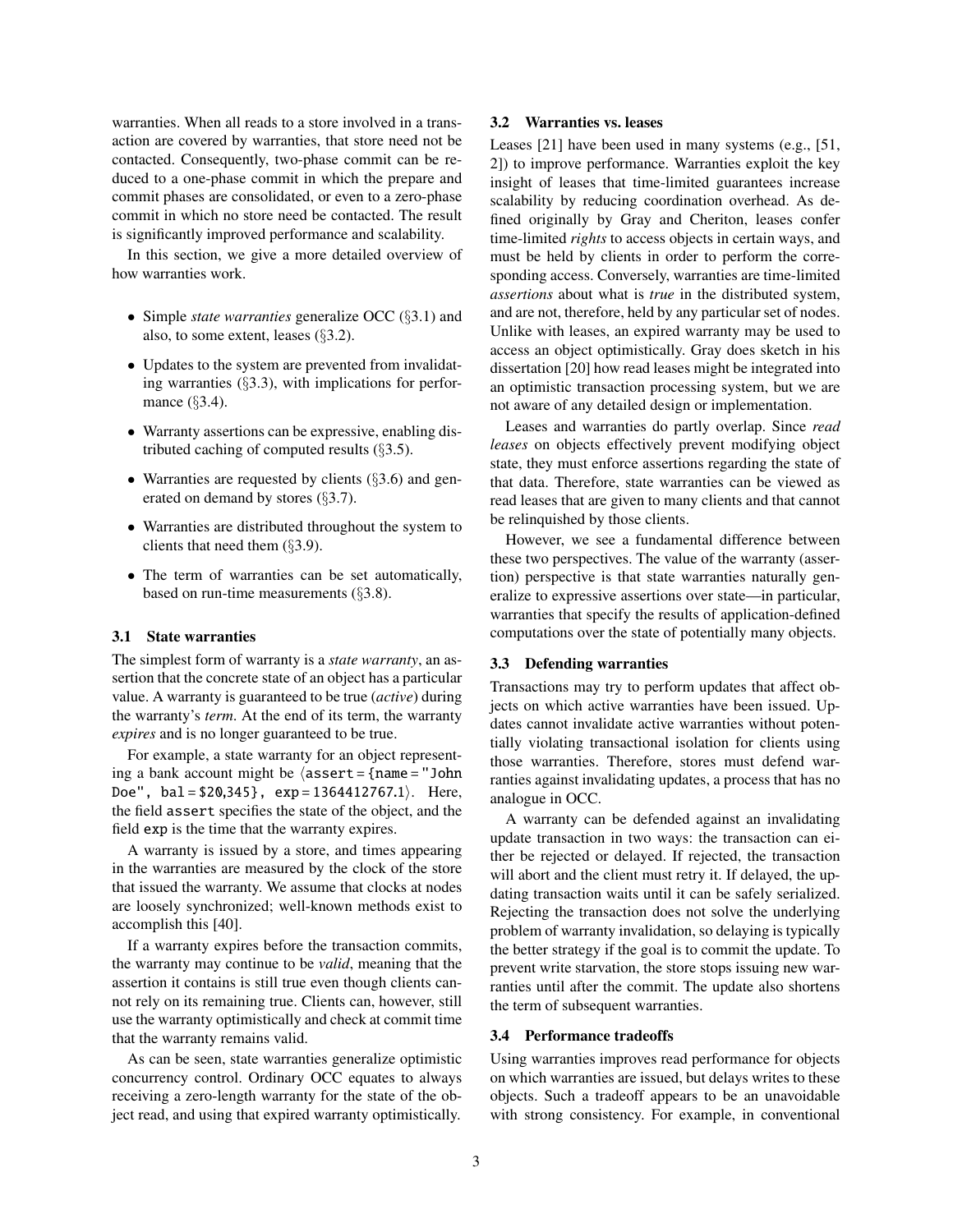database systems that use pessimistic locking to enforce consistency, readers are guaranteed to observe consistent states, but update transactions must wait until all read transactions have completed and released their locks. With many simultaneous readers, writers can be significantly delayed. Thus, warranties occupy a middle ground between optimism and pessimism, using time as a way to reduce the coordination overhead incurred with locking.

The key to good performance, then, is to issue warranties that are long enough to allow readers to avoid revalidation but not so long that they block writers more than they otherwise would be blocked.

For applications where it is crucial to have both high write throughput and high read throughput to the same object, replication is essential, and the cost of keeping object replicas in sync makes strong consistency infeasible. However, if weak consistency is acceptable, there is a simple workaround: implement replication by explicitly maintaining the state in multiple objects. Writes can go to one or more persistent objects that are read infrequently, and only by a process that periodically copies them (possibly after reconciliation of divergent states) to a frequently read object on which warranties can be issued. This is a much easier programming task than starting from weak consistency and trying to implement strong consistency where it is needed. The only challenging part is reconciliation of divergent replicas, which is typically needed in weakly consistent systems in any case (e.g., [\[50,](#page-14-3) [47,](#page-14-4) [14\]](#page-13-8)).

#### <span id="page-3-0"></span>3.5 Computation warranties

Warranty assertions are not limited to specifying the concrete state of persistent objects. In general, a warranty assertion is an expression in a language that can describe a computation that operates on persistent objects and that can be evaluated at the store. SQL is one query language that fits this description, but in this work, we integrate assertions more tightly with the programming language. Computation warranties provide guarantees about computations described in terms of method calls.

In current distributed applications, it is common to use a distributed cache such as memcached [\[18\]](#page-13-9) to share data and computation across many nodes. For example, web application servers can cache the text of commonly used web pages or content to be included in web pages. Computation warranties can be used to cache such computed results without abandoning strong consistency.

<span id="page-3-2"></span>*Example: top N items.* Many web applications display the top-ranked  $N$  items among some large set (such as advertisements, product choices, search results, poll candidates, or game ladder rankings).

Although the importance of having consistent rankings may vary across applications, there are at least some cases in which the right ranking is important and may have monetary or social impact. Election outcomes matter, product rankings can have a large impact on how money is spent, and game players care about ladder rankings. But at present there is no easy and efficient way to ensure that cached computation results are up to date.

To cache the results of such a computation, we might define a computation  $top(n, i, j)$ , which returns the set s of the n top-ranked items whose indices in an array of items lie between i and j. A warranty of the form  $s = top(n, 0, num\_items)$  then allows clients to share the computation of the top-ranked items within the range.

The reason why the top function has arguments i and j is to permit top to be implemented recursively and efficiently using results from subranges, on which further warranties are issued. We discuss later in more detail how this approach allows computation warranties to be updated and recomputed efficiently.

*Example: airplane seats.* Checking whether airplane flights have open seats offers a second example of a computation that can be worth caching. Because the clientside viewer may be sorting lists of perhaps hundreds of potential flights, flights are viewed much more often than their seating is updated. Scalability of the system would be hurt by read prepares.

Efficient searching over suitable flights can be supported by issuing warranties guaranteeing that at least a certain number of seats of a specified type are available; for a suitable constant number of seats  $n$  large enough to make the purchase, a warranty of this form works:

# flight.seats\_available(type)  $\geq n$

This warranty helps searching efficiently over the set of flights on which a ticket might be purchased. It does not help with the actual update when a ticket is purchased on a flight. In this case, it becomes necessary to find and update the actual number of seats available. However, this update can be done quickly as long as the update does not invalidate the warranty.

Like state warranties, computation warranties can be used optimistically even if they expire during the transaction. In this case, the dependencies of the computation described in the warranty must be checked at commit time to ensure that the warranty's assertion remains true, just as objects whose state warranties expire before commit time must be checked. A warranty that is revalidated in this fashion can then be issued as a new warranty.

Like active state warranties, active computation warranties must be defended against invalidation by updates. This mechanism is discussed in Section [5.2.](#page-7-0)

#### <span id="page-3-1"></span>3.6 Programming with warranties

As clients compute, they request warranties as needed. State warranties are requested automatically when objects are newly fetched by a computation. Computation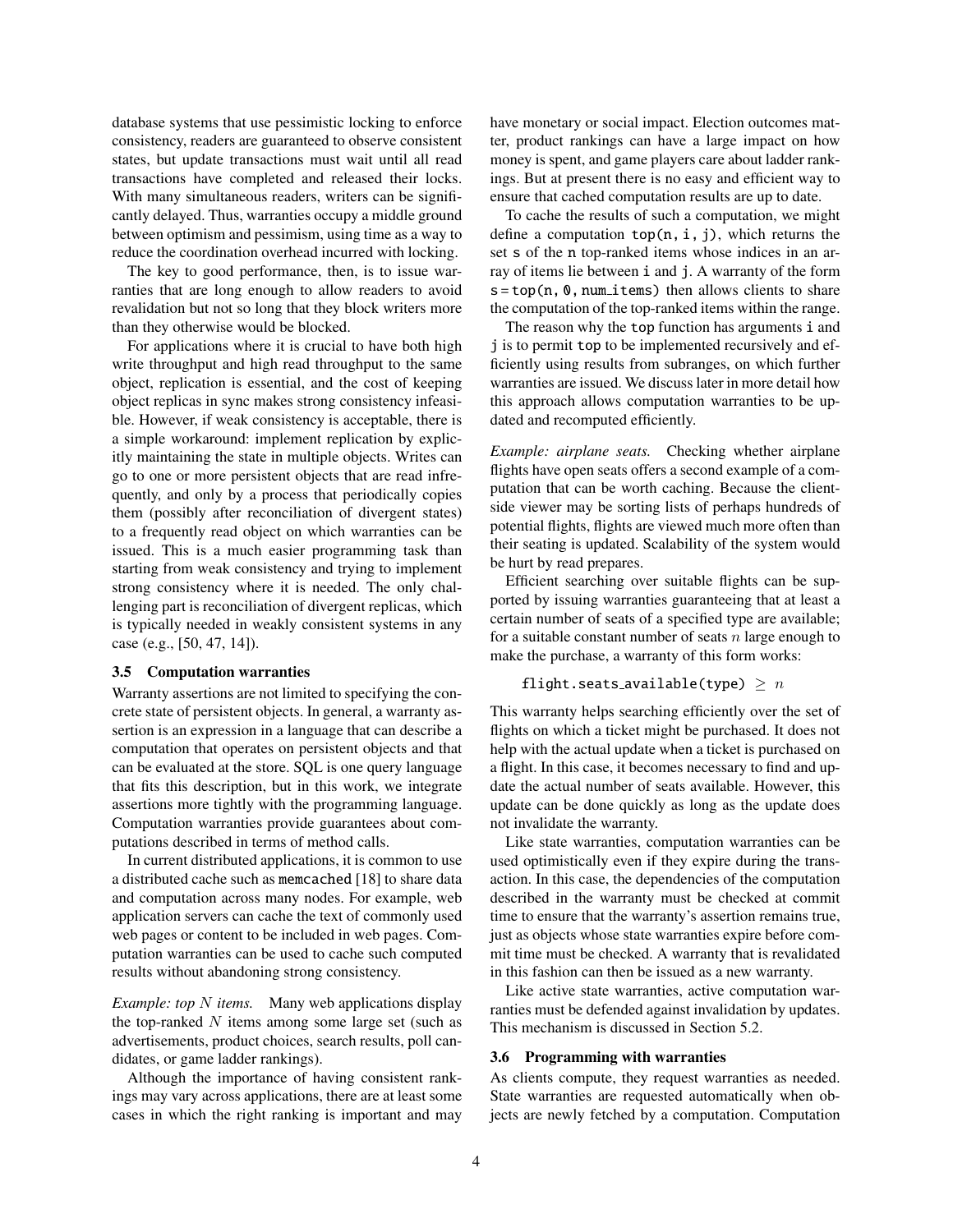warranties can also be generated in a natural way, relying on simple program annotations.

Computation warranties explicitly take the form of logical assertions, so they could be requested by using a template for the desired logical assertion. In the airline seat reservation example above, a query of the form flight.seats\_available(type)  $\ge$  ? could be used to find all available warranties matching the query, and at the same time fill in the "?" with the actual value  $n$ found in the warranty. In the case where multiple warranties match, a warranty might be chosen whose duration and value of  $n$  are "best" according to applicationspecific criteria.

We pursue a more transparent way to integrate warranty queries into the language, via memoized function calls. For example, we can define a memoized method with the signature memoized boolean seats\_ $lb$ (type,  $n)$  that returns whether there are at least  $n$  seats of the desired type still available on the flight. The keyword memoized indicates that its result is to be memoized and warranties are to be issued on its result. To use these warranties, client code uses the memoized method as if it were an ordinary method, as in the following code:

```
for (Flight f : flights)
  if (f.seats_lb(aisle, seats_needed))
    display_flights .add(f);
```
When client code performs a call to a memoized method, the client automatically checks to see if a warranty for the assertion ? = seats\_lb(type, n) has either been received already or can be obtained. If so, the result of the method call is taken directly from the warranty. If no warranty can be found for the method call, the client executes the method directly.

With appropriate language support, the implementation of such a memoized method is also straightforward:

```
memoized boolean seats_lb(Seat t, int n) {
    return seats_available(t) >= n;
}
```
A language that correctly supports transparent OCC already automatically logs the reads and writes performed on objects; this logging already computes the dependencies of computation warranties.

#### <span id="page-4-0"></span>3.7 Generating warranties

Warranties are issued by stores, because stores must know about warranties in order to defend them against updates that might invalidate them. However, for scalability, it is important to avoid giving the store extra load. Therefore, it only makes sense to generate warranties for some objects and computations: those that are used much more frequently than they are invalidated.

For state warranties, the store already has enough information to decide when to generate a warranty for an object, because it sees both when the object is updated and when it is necessary to check that the version of the object read by a client is up to date. State warranties improve performance by removing the need to do version checks on read objects, but at the cost of delaying updates that would invalidate active warranties. This tradeoff makes sense if the version checks are sufficiently more numerous than the updates.

For computation warranties, the store may be able to infer what warranties are needed from client requests, but it makes more sense to have the client do the computational work. Recall that clients that fail to find a suitable warranty compute the warranty assertion themselves. If the assertion is true, it is the basis of a potential warranty that is stored in the client's local cache and reused as needed during the same transaction. As part of committing the transaction, the client sends such potential warranties to the store, which may issue these warranties, both back to this client and to other clients. The decision whether to issue a warranty properly depends on whether issuing the warranty is expected to be profitable.

# <span id="page-4-1"></span>3.8 Setting warranty terms

Depending on how warranty terms are set, warranties can either improve or hurt performance. However, it is usually possible to automatically and adaptively set warranty terms to achieve a performance increase.

Warranties improve performance by avoiding read prepares for objects, reducing the load on stores and on the network. If *all* read and write prepares to a particular store can be avoided, warranties eliminate the need even to coordinate with that store.

Warranties can hurt performance primarily by delaying writes to objects. The longer a warranty term is, the longer the write is delayed. If warranty terms are set too long, writers may experience unacceptable delays. A good rule of thumb is that we would like writers to be delayed no more than they would be by read locks in a system using pessimistic locks.

Excessively long warranties may also allow readers to starve writers, although starvation is mitigated because new warranties are not issued while writers are blocked waiting for a warranty to expire. Note that with pure OCC, writers can block readers by causing all read prepares to fail [\[43\]](#page-14-5); thus, warranties shift the balance of power away from writers and toward readers, addressing a fundamental problem with OCC.

To find the right balance between the good and bad effects of warranties, we take a dynamic, adaptive approach. Warranty terms are automatically and individually set by stores that store the relevant objects. Fortunately, stores observe enough to estimate whether war-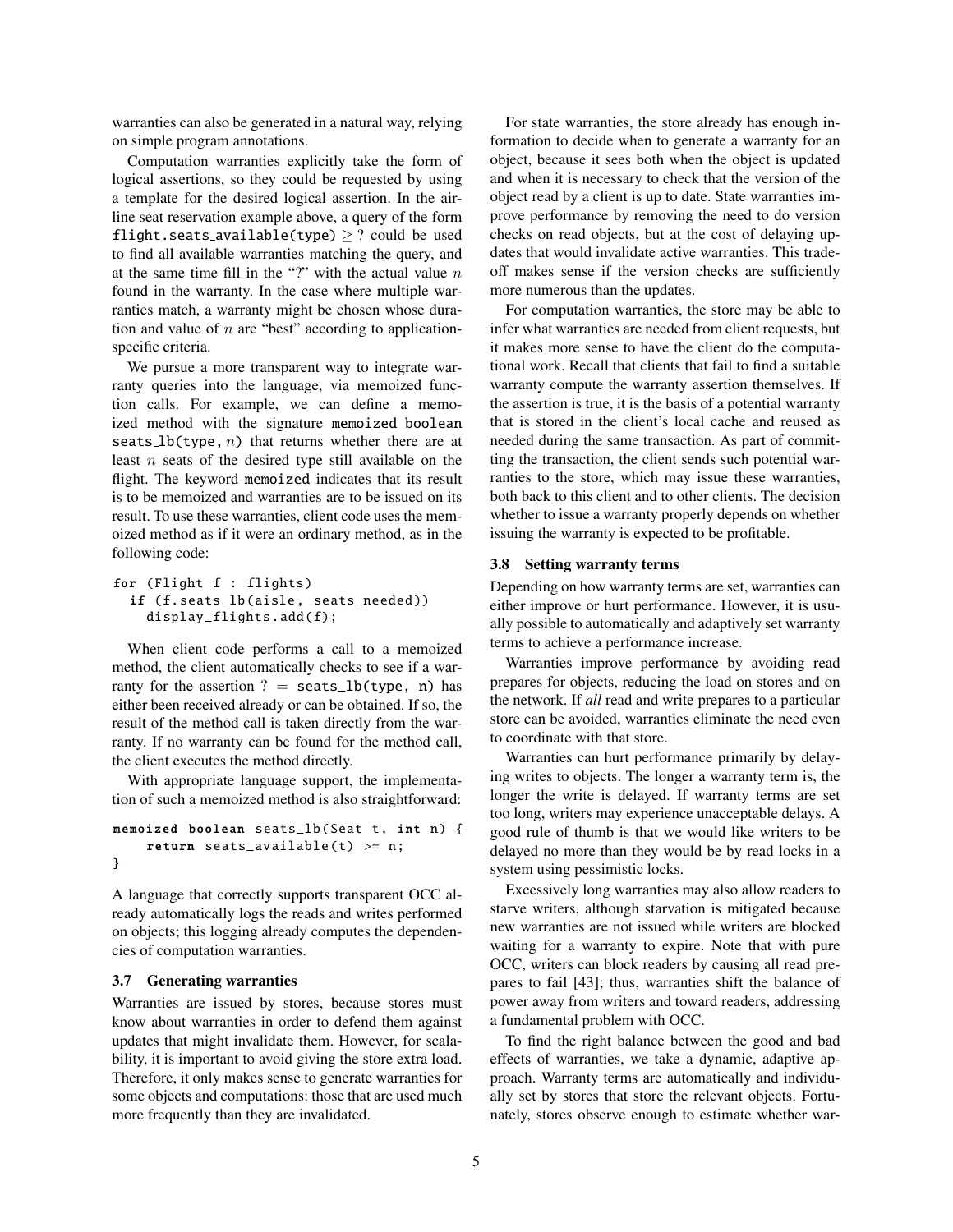

<span id="page-5-2"></span>Figure 1: Warranty commit protocol for read-only and read-write transactions.

ranty terms are likely to be profitable. Stores see both read prepares and write prepares. If the object receives many read prepares and few or no write prepares, a state warranty on that object is likely to be profitable. A similar observation applies to computation warranties.

To determine whether to issue a warranty for an object, and its warranty term  $L$  in the case where a warranty is issued, the system plugs measurements of object usage into a simple system model. The system measures the rate  $W$  of writes to each object, and when there is no warranty issued on the object, it also measures the rate R of reads to the object. Both rates are estimated using an exponentially weighted moving average (EWMA) [\[28\]](#page-13-10) of the intervals between reads and writes. We modify EWMA to exponentially decay historical read-prepare data during warranty periods, when read prepares cannot be observed. Empirically, this modification improves the accuracy of rate estimation. To lower the overhead of monitoring, unpopular objects are flagged and given lower-cost monitoring as long as they remain unpopular.

To ensure that the expected number of writes delayed by a warranty is bounded by a constant  $k_1 < 1$  that controls the tradeoff between read and write transactions. The warranty term is set to  $k_1/W$  with a maximum warranty  $L_{max}$  used to bound write delays. Our goal is that warranties are profitable: they should remove load from the store, improving scalability. A warranty eliminates roughly RL read prepares over its term L, but adds the cost of issuing the warranty and some added cost for each write that occurs during the term. The savings of issuing a warranty is positive if each write to an object is observed by at least  $k_2$  reads for some value  $k_2$ , giving us a condition  $RL \geq k_2$  that must be satisfied in order to issue a warranty. The value for constant  $k_2$  can be derived analytically using measurements of the various costs, or set empirically to optimize performance.

This way to set terms for state warranties also works



<span id="page-5-1"></span>Figure 2: Warranty distribution architecture.

for computation warranties, with the following interpretation: uses of a computation warranty are "reads" and updates to its dependencies are "writes".

The tension between write latency and read throughput can also be eased by using warranty refresh in addition to a maximum warranty term. The term  $L$  is computed as above, but warranties are issued to clients with a shorter term corresponding to the maximum acceptable update latency. The issuing store proactively refreshes each such warranty when it is about to expire, so the warranty stays valid at clients throughout its term.

#### <span id="page-5-0"></span>3.9 Distributing warranties

Warranties can be used regardless of how they get to clients and can be shared among any number of clients. Therefore, a variety of mechanisms can be used to distribute warranties to clients.

One option for warranty distribution is to have clients directly query stores for warranties, but this makes the system less scalable by increasing load on stores. As shown in Figure [2,](#page-5-1) Stores will be less loaded if warranties are distributed via a content distribution network (CDN) that clients query to find warranties.

Going a step further, applications can *subscribe* to warranties that match a given pattern, as shown in Figure [2.](#page-5-1) Stores automatically *refresh* warranties with later expiration times before the old warranties expire, by pushing these extended warranties either directly to clients or into the CDN. Warranty refresh makes it feasible to satisfy client requests with shorter warranty terms, consequently reducing write latency.

This strategy for achieving high availability and high durability differs from that used in many current distributed storage systems, which use replication to achieve high availability, low latency, and durability. Those three goals are handled separately here. Distributing warranties through a CDN makes data objects highly available with low latency, without damaging consistency. Because the authoritative copies of objects are located at stores, a write to an object requires a round-trip to its store; the latency this introduces is ameliorated by the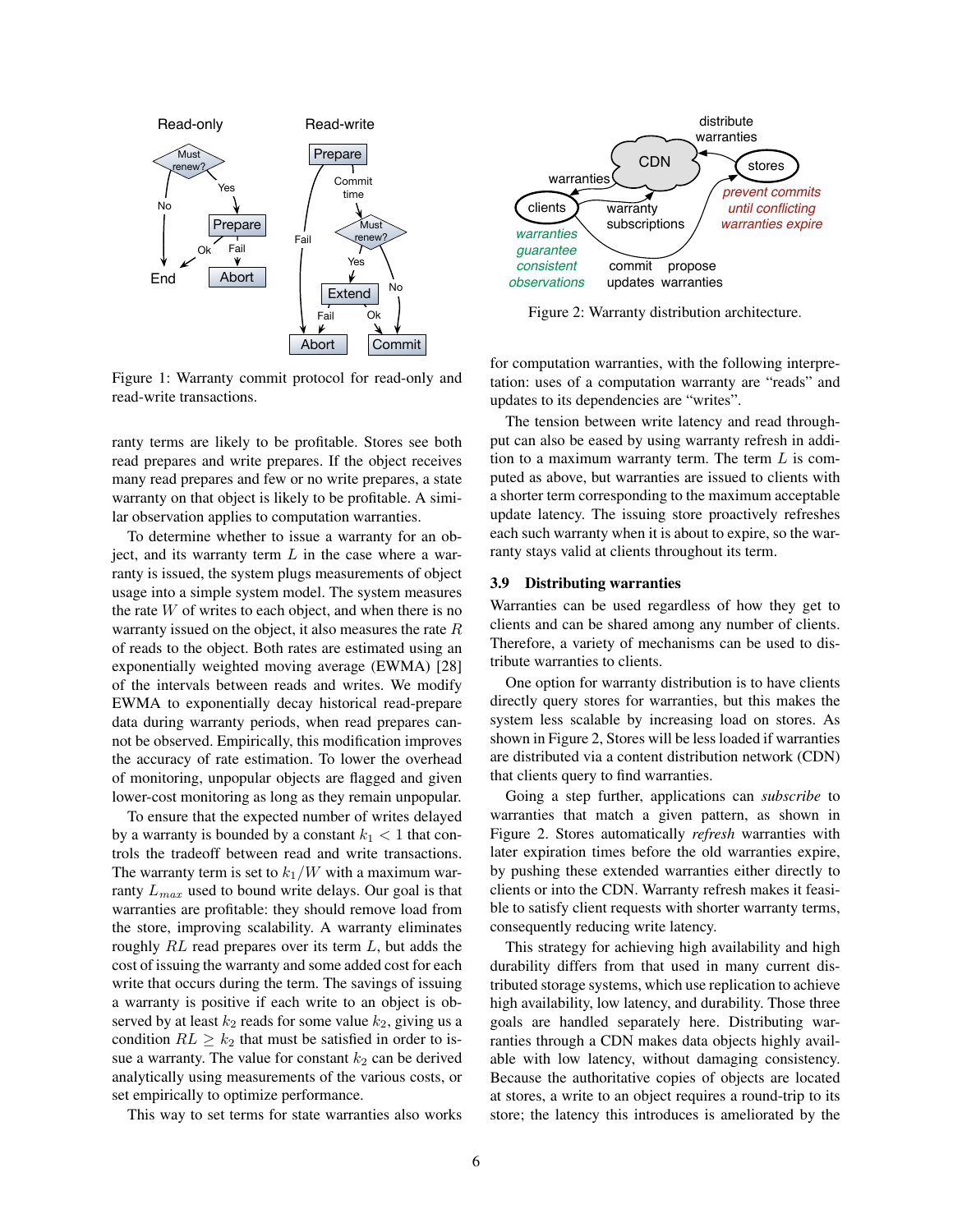| <b>Stores</b> |    |                    | Phases:        |   |
|---------------|----|--------------------|----------------|---|
| <b>Stores</b> |    | written Unexpired? | Warranties OCC |   |
| $1+$          |    |                    |                |   |
| $1+$          |    | N                  |                |   |
|               |    | Y/N                |                |   |
| $2+$          |    | Y                  |                | 2 |
| $2+$          |    |                    |                | 2 |
| $2+$          | 2+ |                    |                |   |
| $2+$          |    |                    |                |   |

<span id="page-6-2"></span>Table 1: Warranties require fewer phases than traditional OCC in some cases (highlighted).

support for relatively large transactions, in which communication with stores tends to happen at the end of transactions rather than throughout.

To achieve high durability, stores should be implemented using replication, so that each "store" mentioned in this paper is actually a set of replicas. Since widearea replication of stores implementing strong consistency will have poor performance, we assume store replicas are connected with low latency.

# <span id="page-6-0"></span>4 Transactions and warranties

Warranties improve the performance of OCC by reducing the work needed during the prepare phase and by allowing phases to be eliminated entirely.

#### 4.1 The warranty commit protocol

When a transaction completes, the client performs a modified two-phase commit, illustrated in Figure [1](#page-5-2) for both read-only and read-write transactions. In the prepare phase, the client sends the write set of the transaction (if any), along with any warranties in the read set whose term has expired. If all warranties in the read set can be renewed, the transaction may commit. Since outstanding warranties may cause the updates to be delayed, the store responds with a *commit time* indicating when the commit may be applied successfully.

When the client receives a commit time from all stores, it checks to ensure the terms of the warranties it holds exceed the maximum commit time. If not, it attempts to renew these warranties beyond the commit time in an additional *extend* phase. If active warranties are obtained for all dependencies, the client sends the commit message, and the stores commit the updates at the specified time.

### 4.2 Avoiding protocol phases

While a two-phase commit is required in the general case, performance can be improved by eliminating or combining phases when possible. For read-only transactions, the commit phase is superfluous, and clients executing transactions that involve only one store can combine the prepare and commit phases into one round-trip. The optimizations to 2PC that warranties make possible are summarized in Table [1.](#page-6-2)

The read-only (rows 1–2) and single-store optimizations (row 3) are available with or without warranties. However, unexpired warranties enable eliminating additional phases, shown by the two rows highlighted in gray.

Row 1 shows that read-only transactions whose read set is covered by unexpired warranties may commit without communicating with stores—a zero-phase commit. This optimization matters because for read-biased workloads, most transactions will be read-only.

Row 4 shows that transactions that read from multiple stores but write to only one store may commit in a single phase if their read set is fully warrantied. This single-phase optimization pays off if objects are stored in such a way that writes are localized to a single store. For example, if a user's information is located on a single store, transactions that update only that information will be able to exploit this optimization.

While warranties usually help performance, they do not strictly reduce the number of phases required to commit a transaction. Transactions performing updates to popular data may have their commits delayed. Since the commit time may exceed the expiration time of warranties used in the transaction, the additional *extend* phase may be required to renew these warranties beyond the delayed commit time, as shown in the final row.

# <span id="page-6-1"></span>5 Computation warranties

A computation warranty is a guarantee until time  $t$  of the truth of a logical formula  $\phi$ , where  $\phi$  can mention computational results such as the results of method calls. We focus here on the special case of warranties generated by memoized function calls, where  $\phi$  has the form  $o.f(\vec{x}) =?$  for some object o on which method f is invoked using arguments  $\vec{x}$ , producing a value to be obtained from the warranty. Note that the value returned by  $f$  need not be a primitive value. In the general case, it may be a data structure built from both new objects constructed by the method call and preexisting objects.

Our goal is that warranties do not complicate programmer reasoning about correctness and consistency. Therefore, when  $f$  is a memoized method, a computation of the form  $v = o.f(\vec{x})$  occurring in a committed transaction should behave identically whether or not a warranty is used to obtain its value. This principle has several implications for how computation warranties work. It means that only some computations make sense as computation warranties, and that updates must be prevented from invalidating active warranties.

# 5.1 Memoizable computations

To ensure that using a computation warranty is equivalent to evaluating it directly, we impose three restrictions.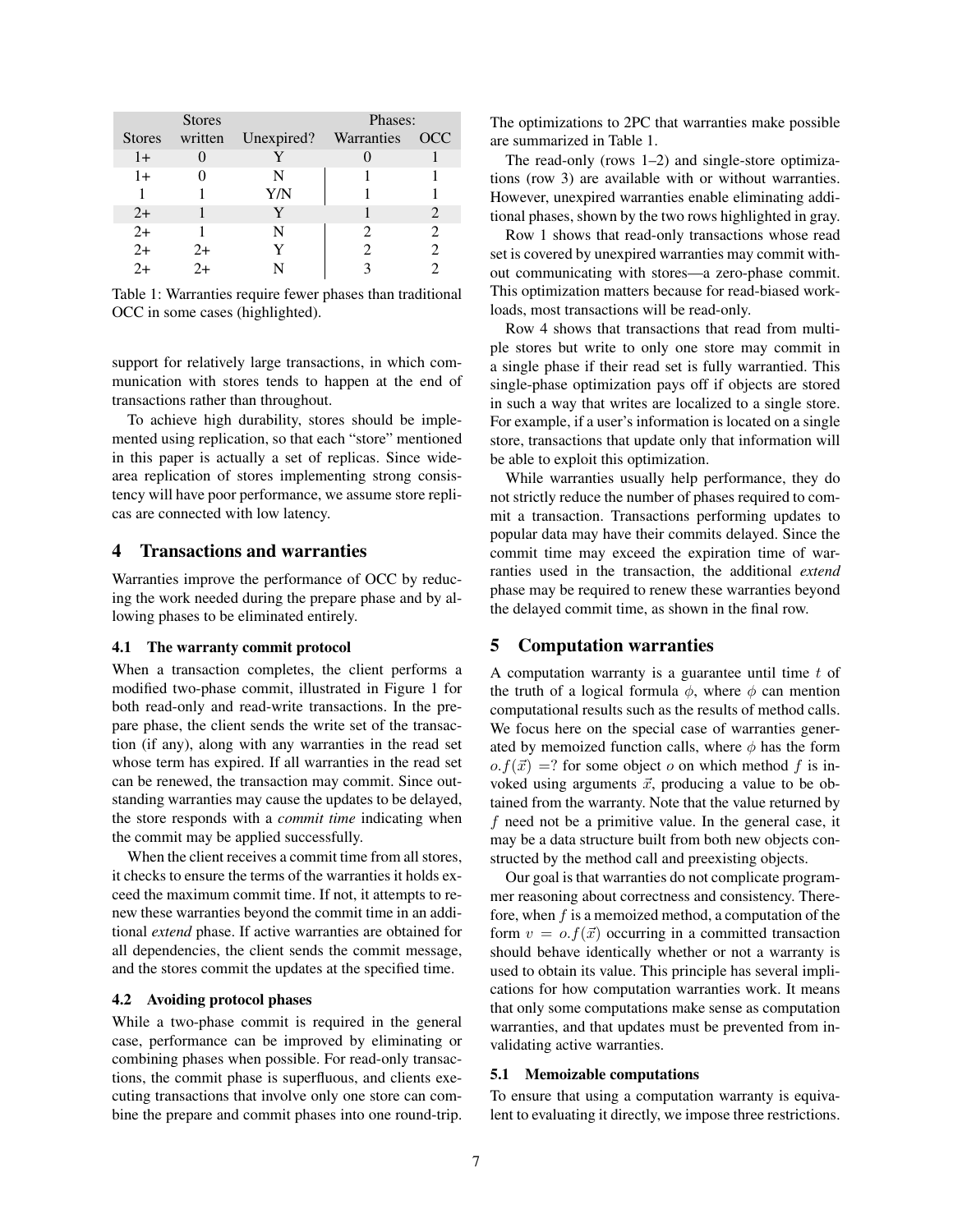First, computation warranties must be deterministic: given equivalent initial state, they must compute equivalent results. Therefore, computations using a source of nondeterminism, such as input devices or the system clock, do not generate computation warranties.

Second, we prevent memoization of any computation that has observable side effects. Side effects are considered to be observable only when they change the state of objects that existed before the beginning of the memoized computation.

Importantly, this definition of "observable" means that memoized computations are allowed to create and initialize new objects as long as they do not modify preexisting ones. For example, the top-N example from Section [3.5](#page-3-2) computes a new object representing a set of items, and it may be convenient to create the object by appending items sequentially to the new set. Warranties on this kind of side-effecting computation are permitted. Enforcing this definition of the absence of side effects is straightforward in a system that already logs which objects are read and written by transactions.

Third, a memoized function call reads from some set of objects, so updates to those objects may change its result, and may occur even during the same transaction that performed the function call. At commit time, the transaction's write set is intersected with the read set of each potential warranty. If the intersection is nonempty, the potential warranty is invalidated.

### <span id="page-7-0"></span>5.2 Defending computation warranties

Once a computation warranty is requested by a worker and issued by a store, the store must ensure that the value of the call stays unchanged until the warranty expires.

*Revalidation* A conservative way to defend warranties against updates would be to delay all transactions that update objects used by the warranty. This approach is clearly safe because of the determinism of the warranty computation, but it would prevent too many transactions from performing updates, hurting write availability. Instead, we attempt to *revalidate* affected warranties when each update arrives. The store reruns the warranty computation and checks whether the result is equivalent to the result stored in the warranty.

For primitive values and references to pre-existing objects (not created by the warranty computation), the result must be unchanged. Otherwise, two results are considered equivalent if they are semantically equal per the equals() method, which operates as in Java.

*Warranty dependencies* In general, a warranty computation uses and thus depends on other warranties, whether state warranties or general computation warranties. For example, if the method top is implemented recursively (see Figure [3\)](#page-7-1), the warranty for a call to top



<span id="page-7-1"></span>Figure 3: An update to X causes a semantic warranty to be invalidated, but the updated value for the re-evaluated method does not invalidate other warranties.

depends on warranties for its recursive calls. The dependencies between warranties form a tree in which computation warranties higher in the tree depend on warranties lower down, and the leaves are state warranties.

Any warranty that has not expired must be defended against updates that could invalidate it. Defense is easy when the term of a warranty is contained within (a subset of) the terms of all warranties it depends on, including state warranties on all direct references to objects, because the validity of the higher-level warranty is implied by the defense of the lower-level warranties.

In general, however, a warranty can have a longer term than some of its dependencies. Updates to those dependencies must be prevented if they invalidate the warranty, even if they are expired warranties. Conversely, it is possible to allow updates to warranty dependencies that do not invalidate the warranty. The implication is that it is often feasible to give higher-level warranties longer terms than one might expect given the rate of updates to their dependencies.

For example, consider the recursive call tree for the method top(n, i, j) shown in Figure [3.](#page-7-1) If the request to see the top  $n$  items among the entire set is very popular, we would like to issue relatively long computation warranties for that result. Fortunately, updates to items (shown at the leaves of the call tree) that change their ranking might invalidate some of the warranties in the tree, but most updates will affect only a small part of the tree. Assuming that lower levels of the tree have short warranties, most updates need not be delayed much.

#### 5.3 Reusing computation warranty values

In the case where the warranty computation created new objects, it may be crucial for correctness of the computation that the objects returned by the warranty are distinct from any existing objects. This desired semantics is achieved when using a warranty computation result by making a copy of all objects newly created during the warranty computation. These objects are explicitly iden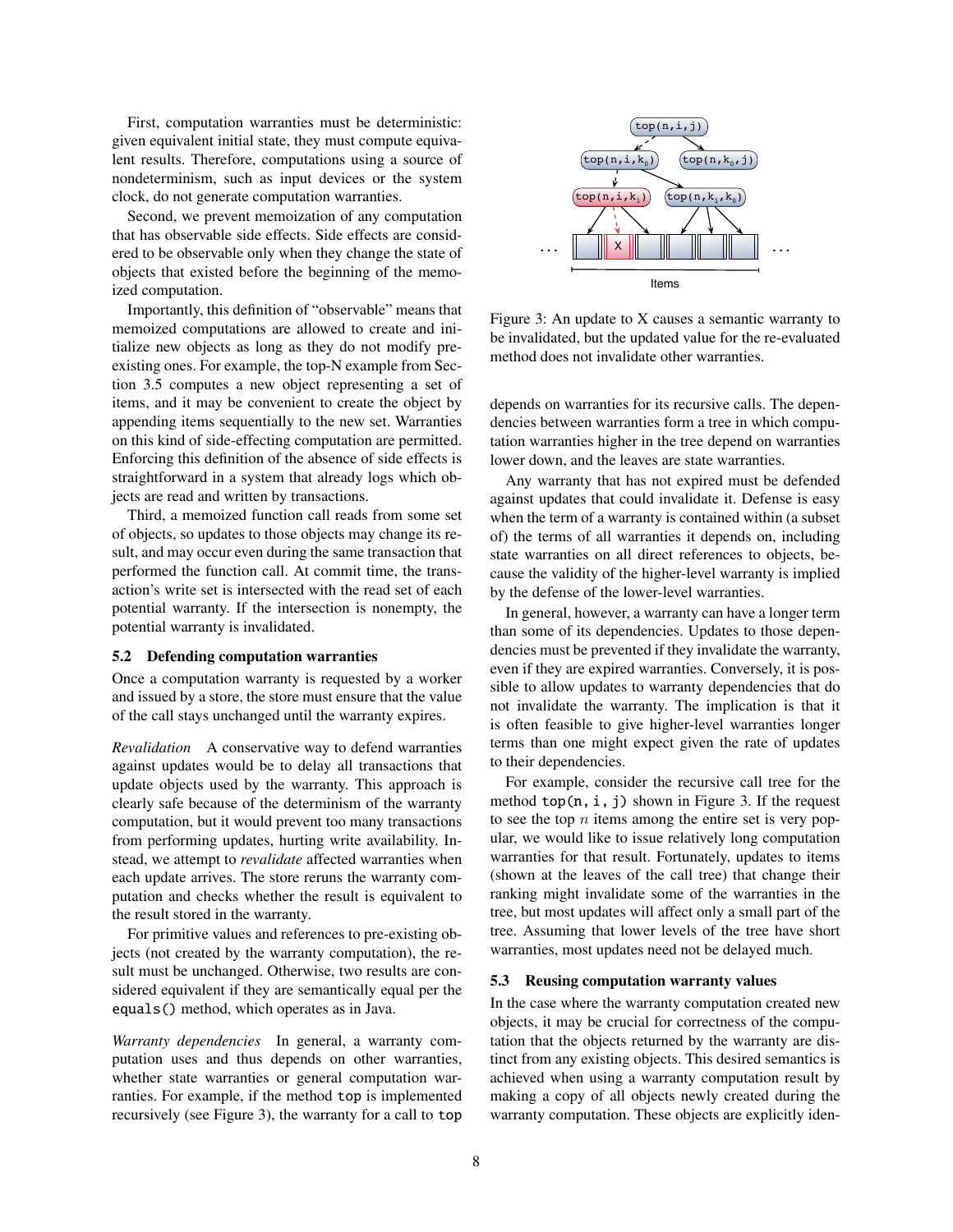tified in the warranty.

Computation warranties are used whenever available to the client, to avoid performing the full computation. If the client is holding an expired warranty, or obtains an expired warranty from the CDN, it can use that expired warranty optimistically. At commit time, the expired warranty is revalidated during the prepare phase, exactly like a read prepare.

# 5.4 Creating computation warranties

Whenever code at a client makes a call to a memoized method, the client searches for a matching computation warranty. If the client is not already holding such warranty, it may search using a CDN, if available, or request the warranty directly from the appropriate store.

If the client cannot find an existing computation warranty, it performs the warranty computation itself. It starts a new transaction and executes the method call. As the call is evaluated, the transaction's log keeps track of all reads, writes, and object creations performed by the call. When the call is completed, the result is recorded and the log is checked to verify that the call does not violate any of the restrictions outlined above. If the warranty is still valid, the call, value, and transaction log are gathered to form a complete warranty proposal.

At commit time, if the warranty proposal has not already been invalidated by an update to its read set, the proposal is sent to the store. The store looks at the request and, using the same mechanism as for state warranties, sets a warranty term. For state warranties, terms are set individually for each object, but here the warranty identity is defined by the entire set of arguments to the memoized method. Finally, the computation warranty is issued to the requesting client and the store begins to defend the new warranty or warranties proposed by the client.

# <span id="page-8-0"></span>6 Implementation

To evaluate the warranty mechanism, we extended the Fabric secure distributed object system [\[38\]](#page-13-11). Fabric provides a high-level programming model that, like the Java Persistence API, presents persistent data to the programmer as language-level objects. Language-level objects may be both persistent and distributed. It implements linearizability using OCC.

Fabric also has many security-related features notably, information flow control—designed to support secure distributed computation and also secure mobile code [\[5\]](#page-12-4). The dynamic security enforcement mechanisms of Fabric were not turned off for our evaluation, but they are not germane to this paper.

We extended the Fabric system and language to implement the mechanisms described in this paper. Our extended version of Fabric supports both state warranties and computation warranties. Computation warranties were supported by extending the Fabric language with memoized methods. Client (worker) nodes were extended to use warranties during computation and to evaluate and request computation warranties as needed. The Fabric dissemination layer, a CDN, was extended to distribute warranties and to support warranty subscriptions. Fabric workers and stores were extended to implement the new transaction commit protocols, and stores were extended to defend and revalidate warranties.

The previously released version of Fabric (0.2.1) contains roughly 44,000 lines of (non-blank, non-comment) code, including the Fabric compiler and the run-time systems for worker node, store nodes, and dissemination nodes, written in either Java or the Fabric intermediate language. In total, about 6,900 lines of code were added or modified across these various system components to implement warranties.

Fabric ships objects from stores to worker nodes in object groups rather than as individual objects. State warranties are implemented by attaching individual warranties to each object in the group.

Some features of the warranties design have not been implemented; most of these features are expected to improve performance further. The single-store optimization of the commit protocol has been implemented for base Fabric, but rows 3–5 of Table [1](#page-6-2) have not been implemented for warranties. The warranty refresh mechanism is also not yet implemented.

To simplify the work needed to defend computation warranties, the current implementation only generates warranties for computations that involve objects from a single store. Also, our implementation does not use the dissemination layer to distribute computation warranties.

# <span id="page-8-1"></span>7 Evaluation

We evaluated warranties against existing OCC mechanisms, and other transactional mechanisms, primarily using three programs. First, we used the multiuser OO7 benchmark [\[13\]](#page-13-12). Second, we used versions of Cornell's deployed Course Management System [\[10\]](#page-12-5) (CMS) to examine how warranties perform with real systems under real-world workloads. Both of these programs were ported to Fabric in prior work [\[38\]](#page-13-11). Third, we developed a new benchmark that simulates a component of a social network in which users have subscribers.

### 7.1 Multiuser OO7 benchmark

The OO7 benchmark was originally designed to model a range of applications typically run using object-oriented databases. The database consists of several modules, which are tree-based data structures in which each leaf of the tree contains a randomly connected graph of 20 objects. In our experiments we used the "SMALL" sized database. Each OO7 transaction performs 10 ran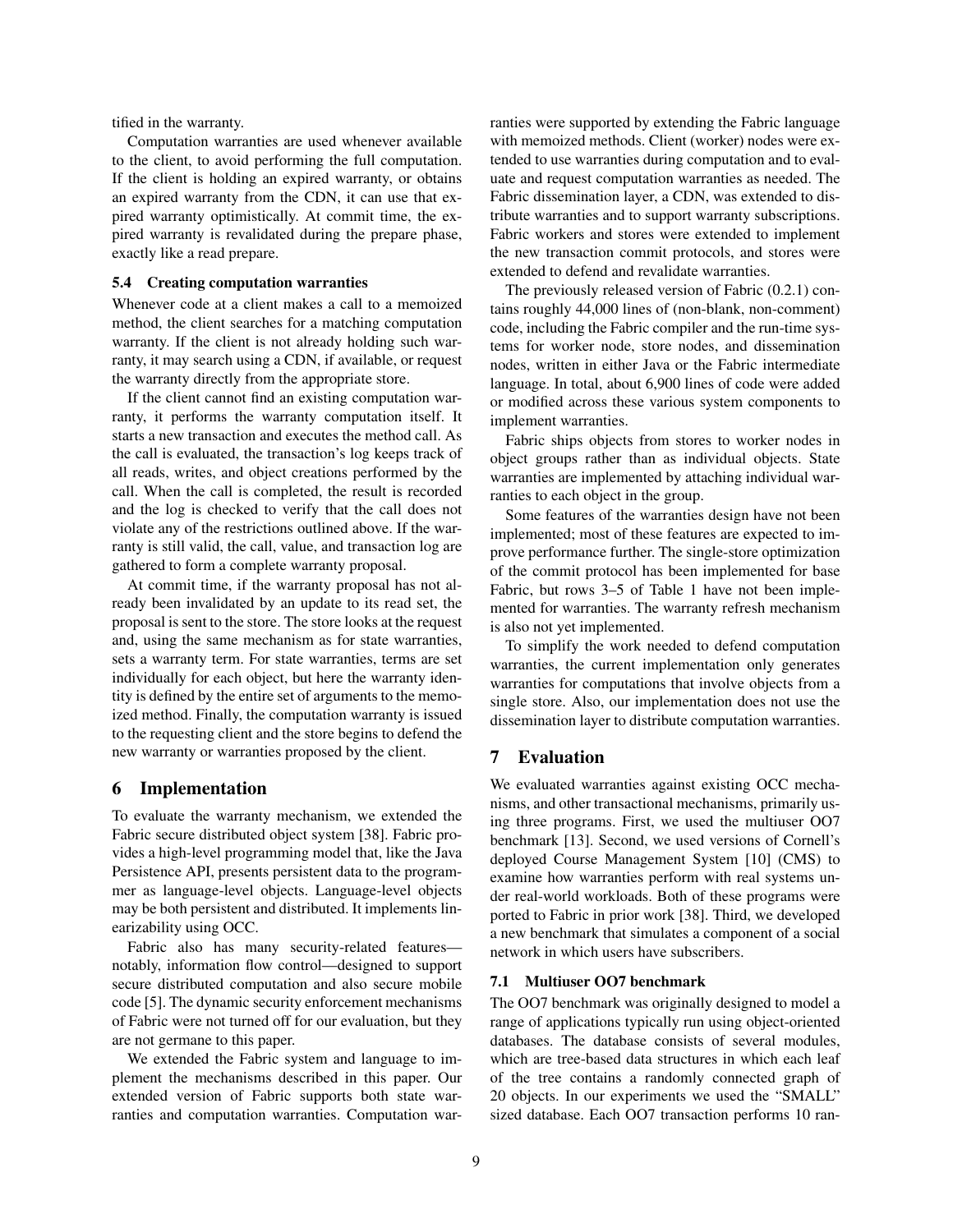dom traversals on either the *shared* module or a *private* module specific to each client. When the traversal reaches a leaf of the tree, it performs either a read or a write action. These are relatively heavyweight transactions compared to many current benchmarks; each transaction reads about 460 persistent objects and modifies up to 200 of them. By comparison, if implemented in a straightforward way with a key-value store, each transaction would perform hundreds of get and put operations. Transactions in the commonly used TPC-C benchmark are also roughly an order of magnitude smaller [\[52\]](#page-14-6), and in the YCSB benchmarks [\[54\]](#page-14-7), smaller still.

Because OO7 transactions are relatively large, and because of the data's tree structure, OO7 stresses a database's ability to handle read and write contention. However, since updates only occur at the leaves of the tree, writes are uniformly distributed in the OO7 specification. To better model updates to popular objects, we modified traversals to make read operations at the leaves of the tree exhibit a power-law distribution with  $\alpha = 0.7$  [\[11\]](#page-12-6). Writes to private objects are also made power-law distributed, but remain uniformly distributed for public objects.

#### 7.2 Course Management System

The CS Course Management System [\[10\]](#page-12-5) (CMS) is a 54k-line Java web application used by the Cornell computer science department to manage course assignments and grading. The production version of the application uses a conventional SQL database; when viewed through the JPA, the persistent data forms an object graph not dissimilar to that of OO7. We modified this application to run on Fabric. To evaluate computation warranties, we memoized a frequently used method that filters the list of courses on an overview page.

We obtained a trace from Cornell's production CMS server from three weeks in 2013, a period that encompassed multiple submission deadlines for several courses. To drive our performance evaluation, we took 10 common action types from the trace. Each transaction in the trace is a complete user request including generation of an HTML web page, so most request types access many objects. Using JMeter [\[30\]](#page-13-13) as a workload generator, we sampled the traces, transforming query parameters as necessary to map to objects in our test database with a custom JMeter plugin.

# 7.3 Top-subscribers benchmark

The third benchmark program simulates a relatively expensive analytics component of a social network in which users have subscribers. The analytics component computes the set of 5 users with the largest number of subscribers, using the memoized top-N function described in Section [3.5.](#page-3-2) The number of subscribers per user is again determined by a power-law distribution with  $\alpha = 0.7$ . The workload consists of a mix of two operations: 98% compute the list of top subscribers, corresponding to viewing the home page of the service; 2% are updates that randomly either subscribe or unsubscribe some randomly chosen user. This example explores the effectiveness of computation warranties for caching expensive computed results.

# 7.4 Comparing with Hibernate/HSQLDB

To provide a credible baseline for performance comparisons, we also ported our implementation of CMS to the Java Persistence API (JPA) [\[12\]](#page-12-2). We ran these implementations with the widely used Hibernate implementation of JPA 2, running on top of HyperSQL (HSQLDB), a popular in-memory database in READ COMMITTED mode. For brevity, we refer to Hibernate/HSQLDB as *JPA*. For JPA, we present results only for a single database instance. Even in this single-store setting, and even with Hibernate running in its optimistic locking mode, which does not enforce serializability, Fabric significantly outperforms JPA in all of our experiments. (Note that JPA in optimistic locking mode is in turn known to outperform JPA with pessimistic locking, on read-biased workloads [\[49,](#page-14-8) [17\]](#page-13-14)). This performance comparison aims to show that Fabric is a good baseline for evaluating the performance of transactional workloads: its performance is competitive with other storage frameworks offering a transactional language-level abstraction.

### 7.5 Experimental setup

Our experiments use a semi-open system model. An open system model is usually considered more realistic [\[48\]](#page-14-9) and a more appropriate way to evaluate system scalability. Worker nodes execute transactions at exponentially distributed intervals at a specified *average request rate*. Consequently, each worker is usually running many transactions in parallel. Overall system throughput is the total of throughput from all workers. To find the maximum throughput, we increase the average request rate until the target throughput cannot be achieved.

The experiments are run on a Eucalyptus cluster. Each store runs on a virtual machine with a dual core processor and 8 GB of memory. Worker machines are virtual machines with 4 cores and 16 GB of memory. The physical processors are 2.9 GHz Intel Xeon E5-2690 processors.

The parameters  $k_1$  and  $k_2$  (Section [3.8\)](#page-4-1) are set to 0.5 and 2.0, respectively; the maximum warranty term was 10 s. Performance is not very sensitive to  $k_1$  and  $k_2$ .

# 7.6 Results

We evaluated scalability using the OO7 benchmark with different numbers of stores. A "shared store" was reserved for the assembly hierarchies of all modules. The component parts of the modules were distributed evenly across the remaining stores. Only shared composite parts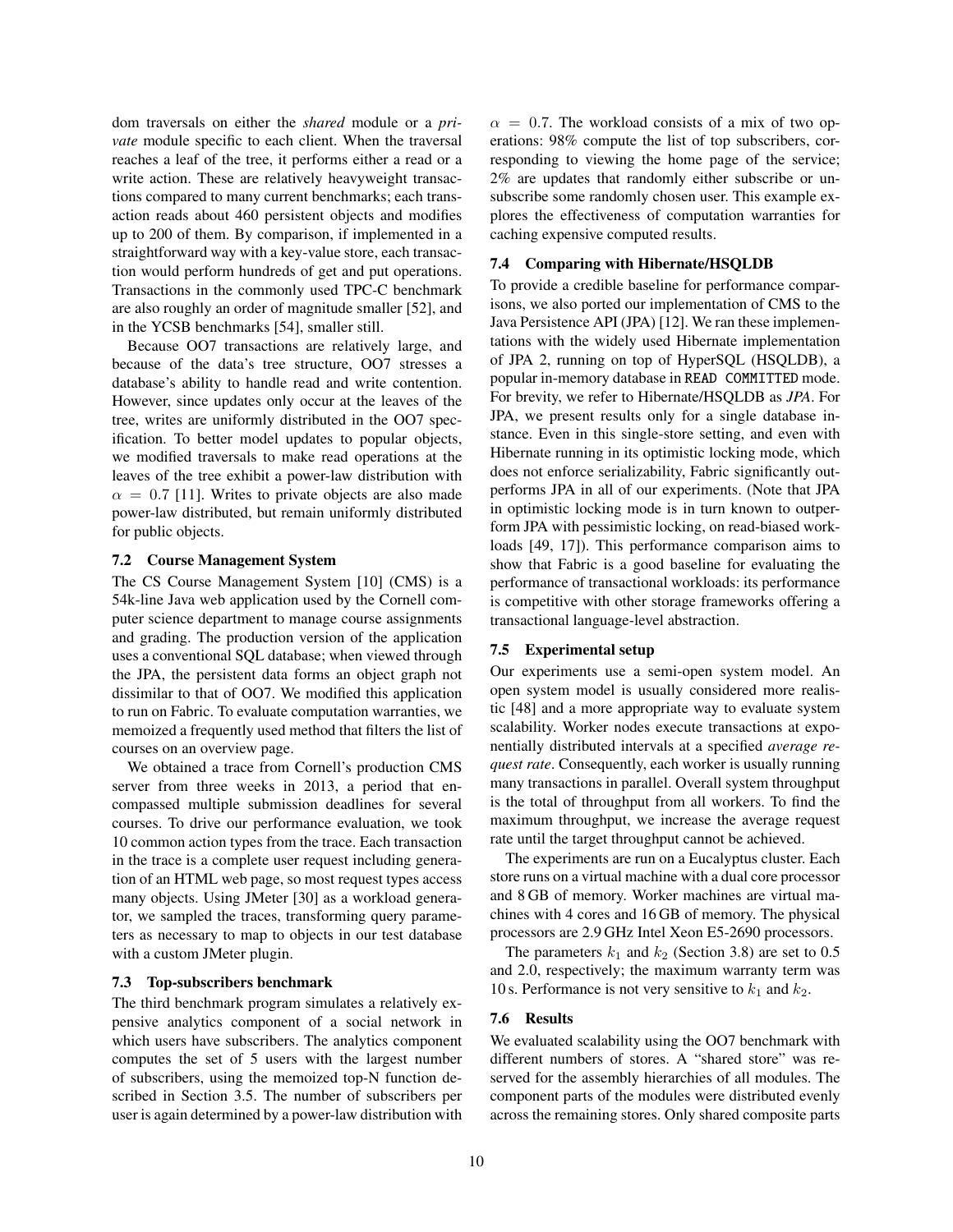

<span id="page-10-0"></span>Figure 4: OO7 maximum throughput on a 2%-write workload as the number of stores increases. Warranties allow throughput to scale up with more stores.

were placed on the shared store. Results presented are the average of three runs.

Figure [4](#page-10-0) shows maximum throughput in total transactions committed per second by 36 workers, as the number of stores increases. Error bars show the standard deviation of the measurements. As expected, adding stores has little effect on maximum throughput in base Fabric because the shared store is a bottleneck. Warranties greatly reduce load on the shared store allowing us to add roughly 400 tx/s per additional store. Note that the plot only counts committed transactions; the percentage of aborted transactions for Fabric at maximum throughput ranges from 2% to 6% as the number of stores increases from 3 to 7; with warranties, from 4% up to 15%.

Table [2](#page-10-1) reports on the performance of the CMS application in various configurations. The first three rows of Table [2](#page-10-1) show that Fabric, without or without warranties, delivers more than an order of magnitude performance improvement over JPA. Although the JPA implementation enforces weaker consistency, Fabric's more precise



<span id="page-10-2"></span>Figure 5: Effect of write percentage on OO7 maximum throughput on 3 stores with 24 workers.

| System           | <b>Stores</b> | Tput $(tx/s)$  | Latency (ms)  |
|------------------|---------------|----------------|---------------|
| <b>JPA</b>       |               | $72 + 12$      | $211 + 44$    |
| Fabric           |               | $3032 \pm 144$ | $143 \pm 120$ |
| Warranties       |               | $4142 + 112$   | $27 + 27$     |
| Comp. Warranties |               | $4088 \pm 189$ | $114 \pm 30$  |
| Fabric           | 3             | $4090 \pm 454$ | $311 \pm 175$ |
| Warranties       | 3             | $5886 \pm 124$ | $35 + 4$      |

<span id="page-10-1"></span>Table 2: CMS throughput and latency on various systems. Both are averaged over 10 s at max throughput.

object invalidation helps performance as contention increases. Warranties help improve performance further, even in a single-store configuration.

To evaluate how the system scales for a more realistic workload, we also ran CMS with 3 stores using Fabric and Warranties. Two stores each held data for multiple courses, while the third store contained metadata. As Table [2](#page-10-1) shows, Warranties scale better than Fabric with the additional stores.

Increases in throughput would be less compelling if they came at the cost of high latency. Table [2](#page-10-1) also reports the latency measured with the CMS workload on the various systems. Fabric has similar latency with or without warranties. Because CMS was not designed with computation warranties in mind, the functions we designated to be memoized turn out not to have a significant impact on performance. They are relatively cheap to evaluate on cached objects, and the bookkeeping for computation warranties adds no noticeable overhead.

Figure [5](#page-10-2) shows how the performance of warranties is affected by the fraction of update transactions. Four different workload mixes were measured, each having a 94:6 shared-to-private traversal ratio and a 1:10 sharedto-private write ratio. When more than 10% of the transactions are updates, the cost of maintaining and issuing warranties in the current implementation is too high to obtain a performance improvement. The latencies at some of these throughputs are higher than Fabric's, but still relatively low. At 2% and 5% writes, the latency of warranties is about 400 ms higher than Fabric's but nearly the same as Fabric's at 0% and 10% writes.

Warranties can result in delaying transactions that are attempting to write to an object that has a warranty. We call this *write delay*. For all of the runs depicted in Figure [5,](#page-10-2) the median write delay is 0 ms. However, some fraction of transactions are forced to wait until one or more warranties expire. The more read-biased the transaction, the more frequently this happens. In the 2%-write workload, 70% of read-write transactions see no write delay. In the 10%-write workload, 82% see no write delay. Among those that encounter write delay, the delay is roughly uniformly distributed from 0 up to the max warranty length.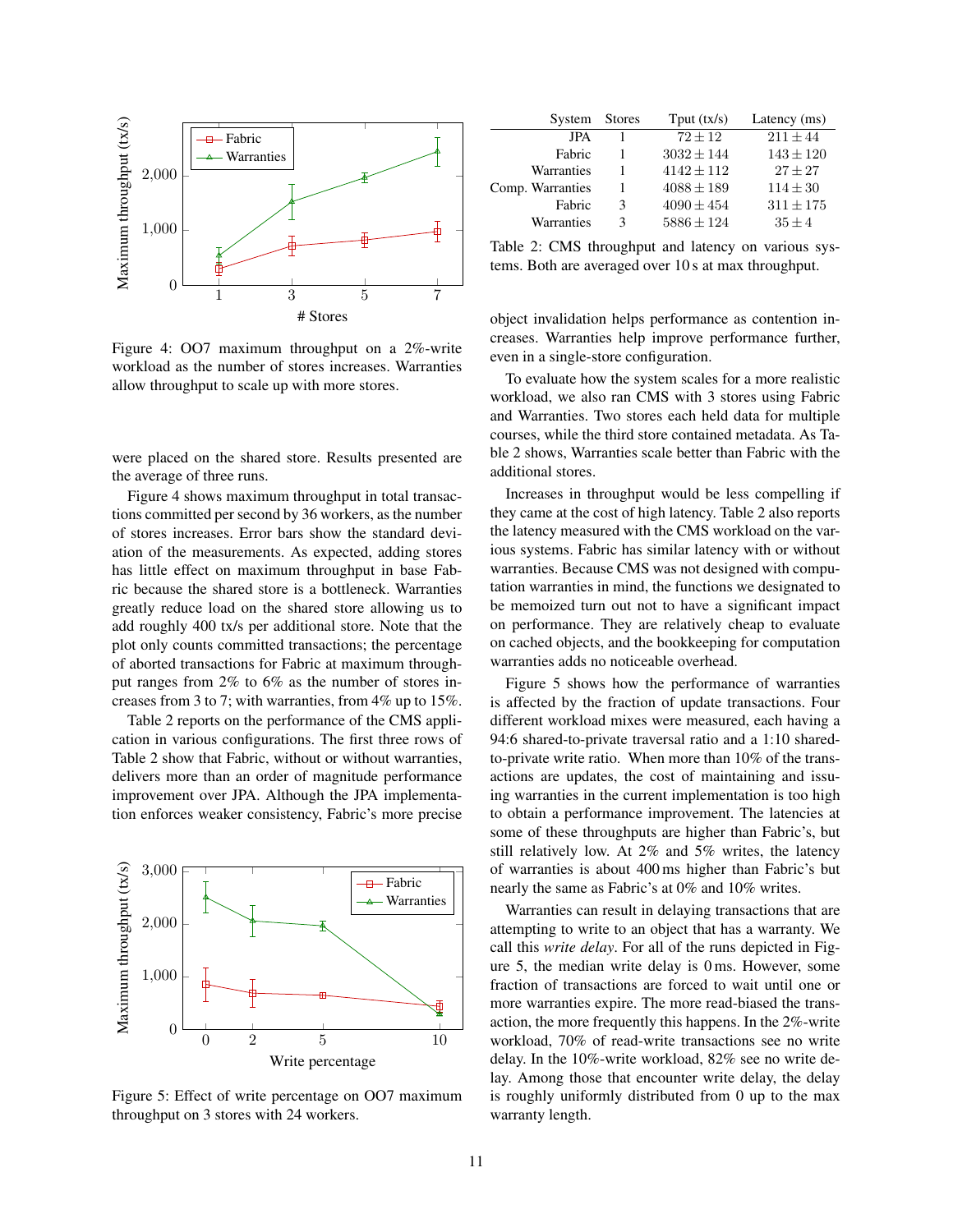|                  |              |                | 95th pct      |
|------------------|--------------|----------------|---------------|
|                  |              | Median         | Write         |
|                  | Tput         | Latency        | Delay         |
| Fabric           | $17 + 5$     | $568 \pm 500$  | N/A           |
| Warranties       | $26 + 7$     | $1239 \pm 644$ | $623 \pm 387$ |
| Comp. Warranties | $343 \pm 14$ | $12 + 3$       | $16 \pm 5$    |

<span id="page-11-1"></span>Table 3: Top-N benchmark: maximum throughput (tx/s), latency (ms), and 95th percentile write delay (ms).

### 7.7 Computation warranties

To further evaluate the impact of computation warranties, we ran the top-N benchmark with Fabric, state warranties, and with computation warranties. Because the performance of the recursive top-N strategy on Fabric and on state warranties was very poor, we used an alternate implementation that performed better on those configurations. Table [3](#page-11-1) shows the average across three runs of the maximum throughput and the corresponding latency achieved in the system without any operations failing to commit during a 15 minute period. Computation warranties improve throughput by more than an order of magnitude. Since the computation warranty is on the value of the top 5 accounts rather than on each individual value used in computing the result, writes are not delayed as heavily as they are when using only state warranties.

# <span id="page-11-0"></span>8 Related work

Many mechanisms for enforcing concurrency control have been proposed in the literature: locks, timestamps, versions, logs, leases, and many others [\[33,](#page-13-15) [22,](#page-13-16) [34,](#page-13-17) [46,](#page-14-10) [7,](#page-12-7) [21\]](#page-13-0). Broadly speaking, these can be divided into optimistic and pessimistic mechanisms. The monograph by Bernstein, Hadzilacos, and Goodman provides a broad overview from the perspective of databases [\[8\]](#page-12-1). Warranties are an optimistic technique, allowing clients to concurrently operate on shared data.

Haerder [\[24\]](#page-13-18) divides mechanisms for validating optimistic transactions into "forward" and "backward" techniques. Backward validation is a better choice for the distributed setting [\[3\]](#page-12-8), so Fabric uses backward validation: transactions are aborted in the prepare phase if any object in the read set has been modified.

Traditionally, most systems adopted *serializability* or *linearizability* as the gold standard of strong consistency [\[42,](#page-14-0) [8,](#page-12-1) [25\]](#page-13-3). But many recent systems have sacrificed serializability in pursuit of scalable performance. Vogels [\[53\]](#page-14-11) discusses this trend and surveys various formal notions of *eventual consistency*. Much prior work aims to provide a consistency guarantee that is weaker than serializability; for example, causal consistency (e.g., [\[44,](#page-14-12) [39\]](#page-14-13)) and *probabilistically-bounded staleness* [\[6\]](#page-12-9). Because this paper is about strong consistency, we do not discuss this prior work in depth.

Leveraging application-level information to guide implementations of transactions was proposed by Lamport [\[33\]](#page-13-15) and explored in Garcia-Molina's work on *semantic types* [\[19\]](#page-13-19), as well as recent work on *transactional boosting* [\[26\]](#page-13-20) and *coarse-grained transactions* [\[31\]](#page-13-21). Unlike warranties, these systems use mechanisms based on commuting operations. A related approach is *red–blue consistency* [\[36\]](#page-13-22), in which red operations must be performed in the same order at each node but blue operations may be reordered.

Like warranties, Sinfonia [\[4\]](#page-12-10) aims to reduce client– server round trips without hurting consistency. It does this through *mini-transactions*, in which a more general computation is piggybacked onto the prepare phase. This optimization is orthogonal to warranties.

Warranties borrow from leases [\[21\]](#page-13-0) the idea of using expiring guarantees, though important differences are discussed in Section [3.2.](#page-2-1) In fact, the idea of expiring state guarantees occurs prior to leases in Lampson's global directory service [\[35\]](#page-13-23). We are not aware of any existing system that combines optimistic transactions with leases or lease-like mechanisms, against which we could meaningfully compare performance.

A generalization of leases, *promises* [\[23,](#page-13-24) [29\]](#page-13-25) is a middleware layer that allows clients to specify resource requirements via logical formulas. A resource manager considers constraints across many clients and issues time-limited guarantees about resource availability. Scalability of promises does not seem to have been evaluated.

The tracking of dependencies between computation warranties, and the incremental updates of those warranties while avoiding unnecessary invalidation, is close to the update propagation technique used in selfadjusting computation [\[1\]](#page-12-11), realized in a distributed setting. Incremental update of computed results has also been done in the setting of MapReduce [\[9\]](#page-12-12).

The TxCache system [\[45\]](#page-14-14) provides a simple abstraction for sharing cached results of functions operating over persistent data from a single storage node in a distributed system. As with the Fabric implementation of computation warranties, functions may be marked for memoization. TxCache does not ensure that memoized calls have no side effects, so memoized calls may not behave like real calls. Compared to Fabric, TxCache provides a weaker consistency guarantee, transactional consistency, requiring that all transactions operate over data that is consistent with a prior snapshot of the system.

Escrow transactions [\[41\]](#page-14-15) have some similarities to computation warranties. They generalize transactions by allowing commit when a predicate over state is satisfied. Certain updates (incrementing and decrementing values) may take place even when other transactions may be updating the same values, as long as the predicate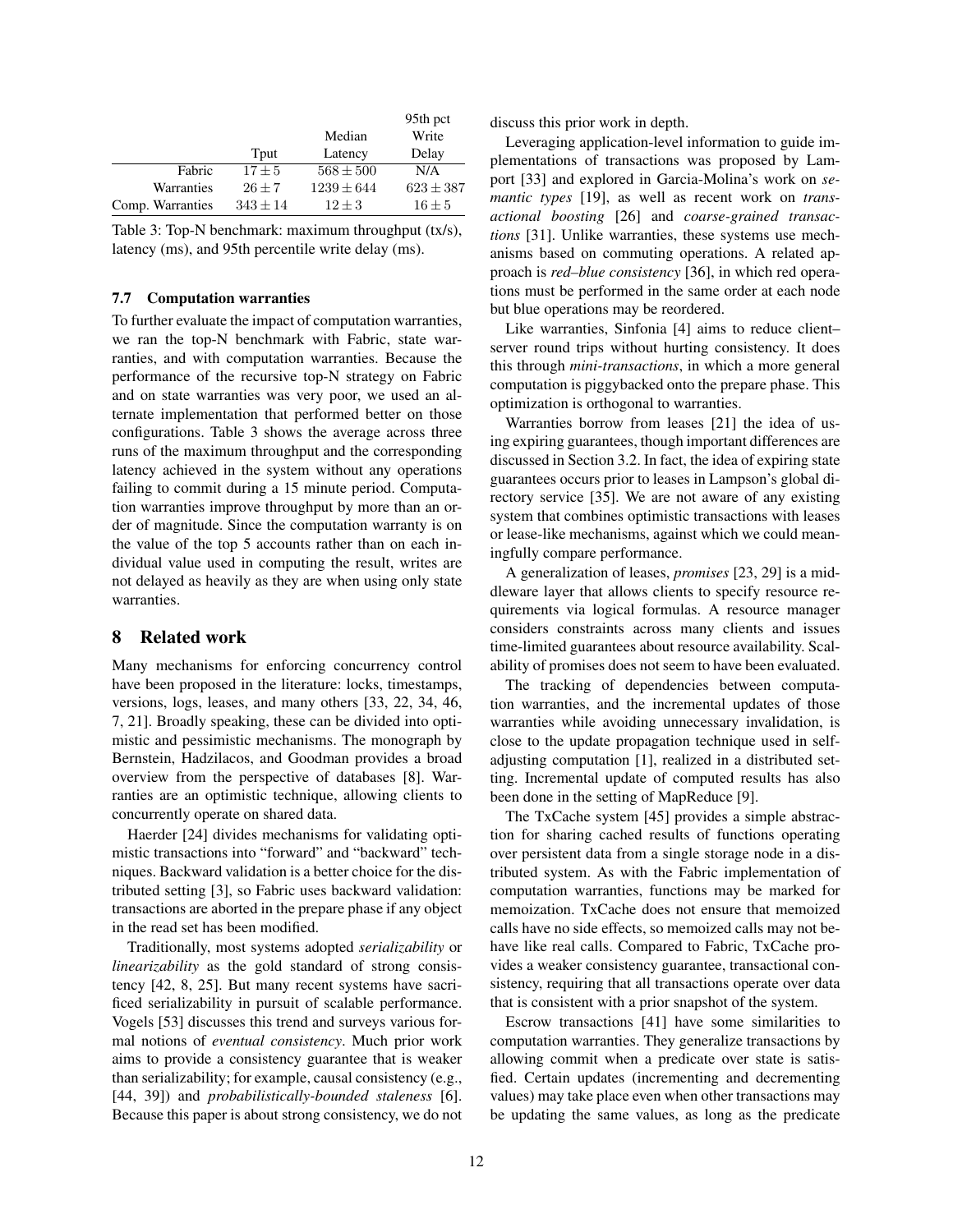still holds. Compared to computation warranties, escrow transactions support very limited predicates over state, and their goal is different: to permit updates rather than to allow the result of a computation to be widely reused.

# <span id="page-12-0"></span>9 Conclusions

Strong consistency tends to be associated with the very real performance problems of pessimistic locking. While optimistic concurrency control mechanisms deliver higher performance for typical workloads, read prepares on popular objects are still a performance bottleneck. Warranties generalize OCC in a way that reduces the read-prepare bottleneck. Warranties address this bottleneck by allowing stores to distribute warranties on popular objects, effectively replicating their state throughout the system. Warranties can delay update transactions, but our results suggest that the delay is acceptable. Effectively, warranties generalize OCC in a way that adjusts the balance of power between readers and writers, substantially increasing overall performance. Computation warranties improve performance further by supporting memcached-like reuse of computations—but without losing strong consistency.

# Acknowledgments

We would especially like to thank Robert Soule for help setting up experiments and Nate Foster for good suggestions. Chin Isradisaikul also had good ideas for presentation, and we thank our shepherd Yuan Yu. We thank Hakim Weatherspoon for the use of Fractus cloud infrastructure provided by an AFOSR DURIP award, grant FA2386-12-1-3008.

This project was funded partly by the Office of Naval Research (grant N00014-13-1-0089), by MURI grant FA9550-12-1-0400, by a grant from the National Science Foundation (CCF-09644909), and by an NDSEG Fellowship. This paper does not necessarily reflect the views of any of these sponsors.

# <span id="page-12-11"></span>**References**

- [1] Umut A. Acar, Amal Ahmed, and Matthias Blume. Imperative self-adjusting computation. In *Proc. 35th ACM Symposium on Principles of Programming Languages (POPL)*, pages 309–322, 2008.
- <span id="page-12-3"></span>[2] Atul Adya, William J. Bolosky, Miguel Castro, Gerald Cermak, Ronnie Chaiken, John R. Douceur, Jon Howell, Jacob R. Lorch, Marvin Theimer, and Roger P. Wattenhofer. FARSITE: Federated, available, and reliable storage for an incompletely trusted environment. In *Proc. 5th USENIX*

*Symp. on Operating Systems Design and Implementation (OSDI)*, December 2002.

- <span id="page-12-8"></span>[3] Atul Adya, Robert Gruber, Barbara Liskov, and Umesh Maheshwari. Efficient optimistic concurrency control using loosely synchronized clocks. In *Proc. ACM SIGMOD International Conference on Management of Data*, pages 23–34, San Jose, CA, May 1995.
- <span id="page-12-10"></span>[4] Marcos K. Aguilera, Arif Merchant, Mehul Shah, Alistair Veitch, and Christos Karamanolis. Sinfonia: a new paradigm for building scalable distributed systems. In *Proc. 21st ACM Symp. on Operating System Principles (SOSP)*, pages 159–174, October 2007.
- <span id="page-12-4"></span>[5] [Owen Arden, Michael D. George, Jed Liu,](http://www.cs.cornell.edu/andru/papers/mobile.html) [K. Vikram, Aslan Askarov, and Andrew C. My](http://www.cs.cornell.edu/andru/papers/mobile.html)[ers. Sharing mobile code securely with information](http://www.cs.cornell.edu/andru/papers/mobile.html) flow control. In *[Proc. IEEE Symp. on Security and](http://www.cs.cornell.edu/andru/papers/mobile.html) Privacy*[, pages 191–205, May 2012.](http://www.cs.cornell.edu/andru/papers/mobile.html)
- <span id="page-12-9"></span>[6] Peter Bailis, Shivaram Venkataraman, Michael J. Franklin, Joseph M. Hellerstein, and Ion Stoica. Probabilistically bounded staleness for practical partial quorums. *PVLDB*, 5(8):776–787, April 2012.
- <span id="page-12-7"></span>[7] Philip A. Bernstein and Nathan Goodman. Concurrency control in distributed database systems. *ACM CSUR*, 13(2):185–221, 1981.
- <span id="page-12-1"></span>[8] [Phillip A. Bernstein, Vassos Hadzila](http://research.microsoft.com/en-us/people/philbe/ccontrol.aspx)[cos, and Nathan Goodman.](http://research.microsoft.com/en-us/people/philbe/ccontrol.aspx) *Concurrency [Control and Recovery in Database Sys](http://research.microsoft.com/en-us/people/philbe/ccontrol.aspx)tems*[. Addison Wesley, 1987. Available at](http://research.microsoft.com/en-us/people/philbe/ccontrol.aspx) [http://research.microsoft.com/en-us/](http://research.microsoft.com/en-us/people/philbe/ccontrol.aspx) [people/philbe/ccontrol.aspx](http://research.microsoft.com/en-us/people/philbe/ccontrol.aspx).
- <span id="page-12-12"></span>[9] Pramod Bhatotia, Alexander Wieder, Rodrigo Rodrigues, Umut A. Acar, and Rafael Pasquini. Incoop: MapReduce for incremental computations. In *ACM Symp. Cloud Computing*, October 2011.
- <span id="page-12-5"></span>[10] Chavdar Botev et al. Supporting workflow in a course management system. In *Proc. 36th ACM Technical Symposium on Computer Science Education (SIGCSE)*, pages 262–266, February 2005.
- <span id="page-12-6"></span>[11] Lee Breslau, Pei Cao, Li Fan, Graham Phillips, and Scott Shenker. Web caching and Zipf-like distributions: Evidence and implications. In *INFOCOM*, 1999.
- <span id="page-12-2"></span>[12] Heiko Böck. Java Persistence API. Springer, 2011.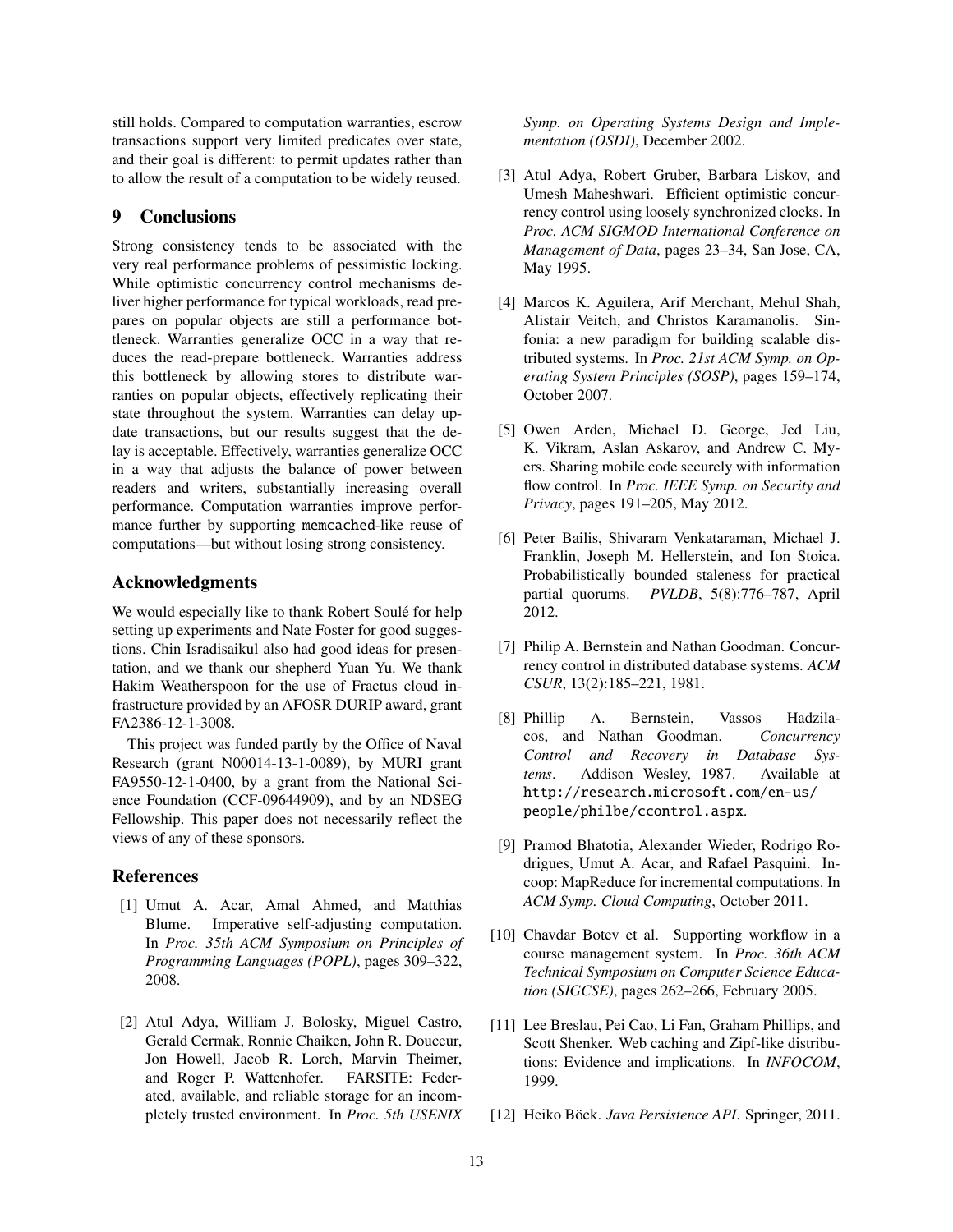- <span id="page-13-12"></span>[13] Michael Carey, David J. DeWitt, Chander Kant, and Jeffrey F. Naughton. A status report on the OO7 OODBMS benchmarking effort. In *Proc. 9th ACM SIGPLAN Conf. on Object-Oriented Programming, Systems, Languages and Applications*, pages 414– 426, 1994.
- <span id="page-13-8"></span>[14] Giuseppe DeCandia, Deniz Hastorun, Madan Jampani, Gunavardhan Kakulapati, Avinash Lakshman, Alex Pilchin, Swaminathan Sivasubramanian, Peter Vosshall, and Werner Vogels. Dynamo: Amazon's highly available key-value store. In *Proc. 21st SOSP*, 2007.
- <span id="page-13-5"></span>[15] EclipseLink. [http://www.eclipse.org/](http://www.eclipse.org/eclipselink) [eclipselink](http://www.eclipse.org/eclipselink).
- <span id="page-13-1"></span>[16] K. P. Eswaran, J. N. Gray, R. A. Lorie, and I. L. Traiger. The notions of consistency and predicate locks in a database system. *Comm. of the ACM*, 19(11):624–633, November 1976. Also published as IBM RJ1487, December, 1974.
- <span id="page-13-14"></span>[17] [Gavin King et al. Hibernate developer](http://docs.jboss.org/hibernate/orm/4.0/devguide/en-US/html/ch05.html) [guide. Hibernate Community Documentation.](http://docs.jboss.org/hibernate/orm/4.0/devguide/en-US/html/ch05.html) [http://docs.jboss.org/hibernate/orm/4.0/](http://docs.jboss.org/hibernate/orm/4.0/devguide/en-US/html/ch05.html) [devguide/en-US/html/ch05.html](http://docs.jboss.org/hibernate/orm/4.0/devguide/en-US/html/ch05.html).
- <span id="page-13-9"></span>[18] [Brad Fitzpatrick. Distributed caching with mem](http://www.linuxjournal.com/article/7451)cached. *Linux Journal*[, August 2004.](http://www.linuxjournal.com/article/7451)
- <span id="page-13-19"></span>[19] [Hector Garcia-Molina. Using semantic knowledge](http://dl.acm.org/citation.cfm?id=319985) [for transaction processing in a distributed database.](http://dl.acm.org/citation.cfm?id=319985) *ACM TODS*[, 8\(2\):186–213, June 1983.](http://dl.acm.org/citation.cfm?id=319985)
- <span id="page-13-7"></span>[20] Cary G. Gray. *[Performance and Fault-Tolerance in](http://oai.dtic.mil/oai/oai?verb=getRecord&metadataPrefix=html&identifier=ADA326582) [a Cache for Distributed File Service](http://oai.dtic.mil/oai/oai?verb=getRecord&metadataPrefix=html&identifier=ADA326582)*. PhD thesis, [Stanford University, December 1990.](http://oai.dtic.mil/oai/oai?verb=getRecord&metadataPrefix=html&identifier=ADA326582)
- <span id="page-13-0"></span>[21] [Cary G. Gray and David R. Cheriton. Leases: An](http://dl.acm.org/citation.cfm?id=74870) [efficient fault-tolerant mechanism for distributed](http://dl.acm.org/citation.cfm?id=74870) file cache consistency. In *[Proc. 12th ACM Symp. on](http://dl.acm.org/citation.cfm?id=74870) [Operating System Principles \(SOSP\)](http://dl.acm.org/citation.cfm?id=74870)*, pages 202– [210, 1989.](http://dl.acm.org/citation.cfm?id=74870)
- <span id="page-13-16"></span>[22] Jim N. Gray. Notes on database operating systems. In R. Bayer, R. M. Graham, and G. Seegmüller, editors, *Operating Systems, an Advanced Course*, volume 60 of *LNCS*, pages 393–481. Springer-Verlag, 1978.
- <span id="page-13-24"></span>[23] [Paul Greenfield, Alan Fekete, Julian Jang, Dean](http://www.cidrdb.org/cidr2007/papers/cidr07p36.pdf) [Kuo, and Surya Nepal. Isolation support for](http://www.cidrdb.org/cidr2007/papers/cidr07p36.pdf) [service-based applications: A position paper. In](http://www.cidrdb.org/cidr2007/papers/cidr07p36.pdf) *Proc. 3rd CIDR*[, pages 314–323, 2007.](http://www.cidrdb.org/cidr2007/papers/cidr07p36.pdf)
- <span id="page-13-18"></span>[24] T. Haerder. Observations on optimistic concurrency control schemes. *Information Systems*, 9(2):111– 120, June 1984.
- <span id="page-13-3"></span>[25] M. Herlihy and J. Wing. Linearizability: A correctness condition for concurrent objects. Technical Report CMU-CS-88-120, Carnegie Mellon University, Pittsburgh, Pa., 1988.
- <span id="page-13-20"></span>[26] [Maurice Herlihy and Eric Koskinen. Transactional](http://cs.nyu.edu/~ejk/papers/boosting-ppopp08.pdf) [boosting: A methodology for highly-concurrent](http://cs.nyu.edu/~ejk/papers/boosting-ppopp08.pdf) [transactional objects. In](http://cs.nyu.edu/~ejk/papers/boosting-ppopp08.pdf) *Proc. 13th PPoPP*, pages [207–216, February 2008.](http://cs.nyu.edu/~ejk/papers/boosting-ppopp08.pdf)
- <span id="page-13-4"></span>[27] Hibernate. <http://www.hibernate.org>.
- <span id="page-13-10"></span>[28] J. Stuart Hunter. The exponentially weighted moving average. *Journal of Quality Technology*, 18:203–210, 1986.
- <span id="page-13-25"></span>[29] J. Jang, A. Fekete, and P. Greenfield. Delivering promises for web services applications. In *Proc. 5th ICWS*, pages 599–606, July 2007.
- <span id="page-13-13"></span>[30] JMeter. http://jmeter.apache.org.
- <span id="page-13-21"></span>[31] Eric Koskinen, Matthew Parkinson, and Maurice Herlihy. Coarse-grained transactions. In *Proc. 37th POPL*, pages 19–30, January 2010.
- <span id="page-13-2"></span>[32] [H. T. Kung and J. T. Robinson. On optimistic meth](http://sites.fas.harvard.edu/~cs265/papers/kung-1981.pdf)[ods for concurrency control.](http://sites.fas.harvard.edu/~cs265/papers/kung-1981.pdf) *ACM Transactions on Database Systems*[, 6\(2\):213–226, June 1981.](http://sites.fas.harvard.edu/~cs265/papers/kung-1981.pdf)
- <span id="page-13-15"></span>[33] L. Lamport. Towards a theory of correctness for multi-user data base systems. Report CA-7610- 0712, Mass. Computer Associates, Wakefield, MA, October 1976.
- <span id="page-13-17"></span>[34] L. Lamport. Time, clocks, and the ordering of events in a distributed system. *Comm. of the ACM*, 21(7):558–565, July 1978.
- <span id="page-13-23"></span>[35] Butler W. Lampson. Designing a global name service. In *Proc. 5th PODC*, pages 1–10, August 1986.
- <span id="page-13-22"></span>[36] Cheng Li, Daniel Porto, Allen Clement, Johannes Gehrke, Nuno Preguiça, and Rodrigo Rodrigues. Making geo-replicated systems fast as possible, consistent when necessary. In *Proc. 10th OSDI*, October 2012.
- <span id="page-13-6"></span>[37] B. Liskov, A. Adya, M. Castro, M. Day, S. Ghemawat, R. Gruber, U. Maheshwari, A. C. Myers, and L. Shrira. Safe and efficient sharing of persistent objects in Thor. In *Proc. ACM SIGMOD International Conference on Management of Data*, pages 318–329, June 1996.
- <span id="page-13-11"></span>[38] [Jed Liu, Michael D. George, K. Vikram, Xin Qi,](http://www.cs.cornell.edu/andru/papers/fabric-sosp09.html) [Lucas Waye, and Andrew C. Myers. Fabric: A plat](http://www.cs.cornell.edu/andru/papers/fabric-sosp09.html)[form for secure distributed computation and stor](http://www.cs.cornell.edu/andru/papers/fabric-sosp09.html)age. In *[Proc. 22nd ACM Symp. on Operating Sys](http://www.cs.cornell.edu/andru/papers/fabric-sosp09.html)tem Principles (SOSP)*[, pages 321–334, 2009.](http://www.cs.cornell.edu/andru/papers/fabric-sosp09.html)